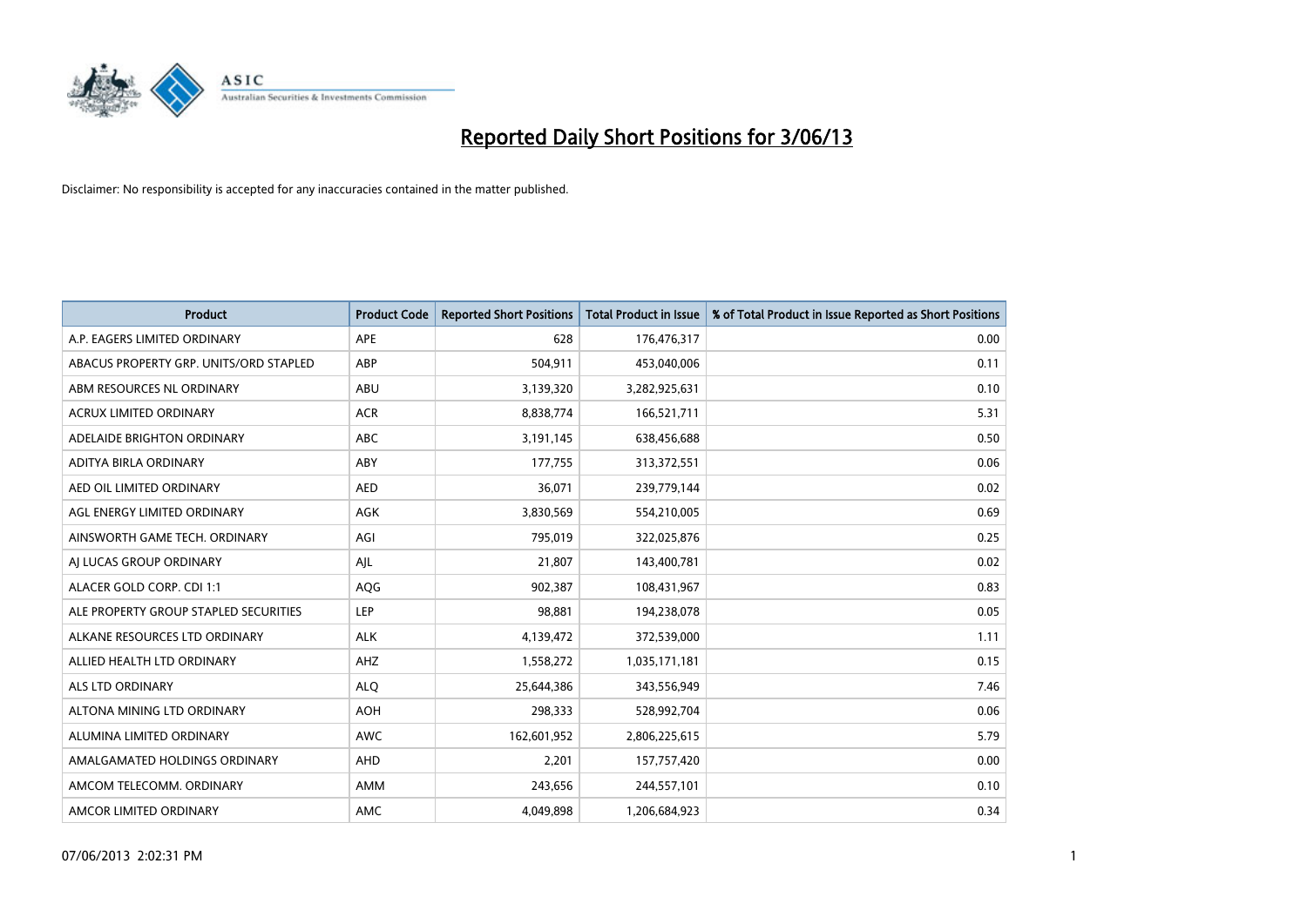

| <b>Product</b>                            | <b>Product Code</b> | <b>Reported Short Positions</b> | <b>Total Product in Issue</b> | % of Total Product in Issue Reported as Short Positions |
|-------------------------------------------|---------------------|---------------------------------|-------------------------------|---------------------------------------------------------|
| AMP LIMITED ORDINARY                      | AMP                 | 13,415,570                      | 2,944,564,649                 | 0.46                                                    |
| AMPELLA MINING ORDINARY                   | AMX                 | 1,341,463                       | 248,000,493                   | 0.54                                                    |
| ANGLOGOLD ASHANTI CDI 5:1                 | AGG                 | $\mathbf{1}$                    | 89,207,765                    | 0.00                                                    |
| ANSELL LIMITED ORDINARY                   | <b>ANN</b>          | 10,188,436                      | 130,631,752                   | 7.80                                                    |
| ANTARES ENERGY LTD ORDINARY               | AZZ                 | 363,630                         | 256,100,939                   | 0.14                                                    |
| ANZ BANKING GRP LTD ORDINARY              | ANZ                 | 11,791,595                      | 2,743,939,704                 | 0.43                                                    |
| APA GROUP STAPLED SECURITIES              | APA                 | 7,276,909                       | 835,750,807                   | 0.87                                                    |
| APN NEWS & MEDIA ORDINARY                 | <b>APN</b>          | 20,765,660                      | 661,526,586                   | 3.14                                                    |
| AQUARIUS PLATINUM. ORDINARY               | <b>AOP</b>          | 4,529,522                       | 486,851,336                   | 0.93                                                    |
| AQUILA RESOURCES ORDINARY                 | <b>AQA</b>          | 12,592,770                      | 411,804,442                   | 3.06                                                    |
| ARAFURA RESOURCE LTD ORDINARY             | ARU                 | 8,367                           | 441,270,644                   | 0.00                                                    |
| ARB CORPORATION ORDINARY                  | <b>ARP</b>          | 299,516                         | 72,481,302                    | 0.41                                                    |
| ARDENT LEISURE GROUP STAPLED SECURITIES   | AAD                 | 2,091,147                       | 397,803,987                   | 0.53                                                    |
| ARISTOCRAT LEISURE ORDINARY               | ALL                 | 7,805,466                       | 551,418,047                   | 1.42                                                    |
| ARRIUM LTD ORDINARY                       | ARI                 | 13,172,549                      | 1,355,433,903                 | 0.97                                                    |
| ASCIANO LIMITED ORDINARY                  | <b>AIO</b>          | 15,446,149                      | 975,385,664                   | 1.58                                                    |
| ASG GROUP LIMITED ORDINARY                | ASZ                 | 1,562,129                       | 206,720,839                   | 0.76                                                    |
| ASPEN GROUP ORD/UNITS STAPLED             | <b>APZ</b>          | 276,505                         | 1,192,665,422                 | 0.02                                                    |
| ASTRO JAP PROP GROUP STAPLED US PROHIBIT. | AJA                 | 99,081                          | 67,211,752                    | 0.15                                                    |
| ASX LIMITED ORDINARY                      | ASX                 | 2,082,372                       | 175,136,729                   | 1.19                                                    |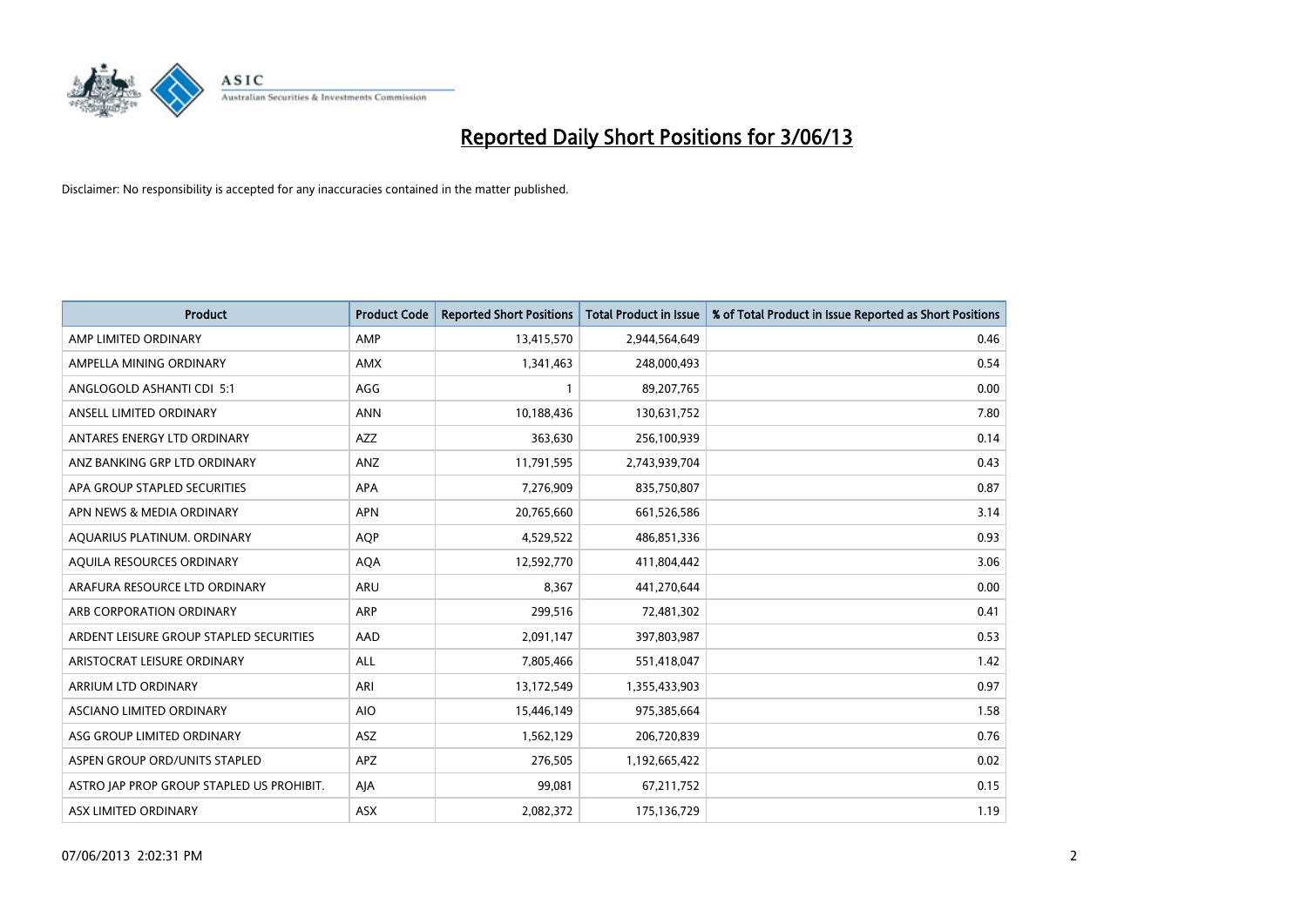

| <b>Product</b>                       | <b>Product Code</b> | <b>Reported Short Positions</b> | <b>Total Product in Issue</b> | % of Total Product in Issue Reported as Short Positions |
|--------------------------------------|---------------------|---------------------------------|-------------------------------|---------------------------------------------------------|
| ATLAS IRON LIMITED ORDINARY          | <b>AGO</b>          | 42,616,077                      | 909,718,409                   | 4.68                                                    |
| AUCKLAND INTERNATION ORDINARY        | AIA                 | 396,499                         | 1,322,564,489                 | 0.03                                                    |
| AURIZON HOLDINGS LTD ORDINARY        | AZJ                 | 9,426,794                       | 2,137,284,503                 | 0.44                                                    |
| AURORA OIL & GAS ORDINARY            | <b>AUT</b>          | 4,153,209                       | 447,885,778                   | 0.93                                                    |
| <b>AUSDRILL LIMITED ORDINARY</b>     | ASL                 | 8,034,397                       | 312,277,224                   | 2.57                                                    |
| AUSENCO LIMITED ORDINARY             | <b>AAX</b>          | 993,951                         | 123,527,574                   | 0.80                                                    |
| <b>AUSTAL LIMITED ORDINARY</b>       | ASB                 | 947,127                         | 346,007,639                   | 0.27                                                    |
| AUSTBROKERS HOLDINGS ORDINARY        | <b>AUB</b>          | 12,926                          | 57,955,632                    | 0.02                                                    |
| AUSTIN ENGINEERING ORDINARY          | <b>ANG</b>          | 606,794                         | 73,164,403                    | 0.83                                                    |
| AUSTRALAND PROPERTY STAPLED SECURITY | <b>ALZ</b>          | 1,575,690                       | 578,324,670                   | 0.27                                                    |
| AUSTRALIAN AGRICULT. ORDINARY        | AAC                 | 2,596,551                       | 313,113,358                   | 0.83                                                    |
| AUSTRALIAN INFR LTD ORDINARY         | <b>AIX</b>          | 1,230,285                       | 620,733,944                   | 0.20                                                    |
| AUSTRALIAN PHARM. ORDINARY           | API                 | 245,397                         | 488,115,883                   | 0.05                                                    |
| AUTOMOTIVE HOLDINGS ORDINARY         | AHE                 | 211,279                         | 260,579,682                   | 0.08                                                    |
| AVIENNINGS LIMITED ORDINARY          | <b>AVJ</b>          | 121,391                         | 274,588,694                   | 0.04                                                    |
| AWE LIMITED ORDINARY                 | AWE                 | 5,524,057                       | 522,116,985                   | 1.06                                                    |
| AZIMUTH RES LTD ORDINARY             | <b>AZH</b>          | 1,071,691                       | 430,626,680                   | 0.25                                                    |
| <b>BANDANNA ENERGY ORDINARY</b>      | <b>BND</b>          | 24,626,762                      | 528,481,199                   | 4.66                                                    |
| BANK OF QUEENSLAND. ORDINARY         | <b>BOQ</b>          | 4,564,831                       | 318,192,231                   | 1.43                                                    |
| BANNERMAN RESOURCES ORDINARY         | <b>BMN</b>          | 999,898                         | 309,077,460                   | 0.32                                                    |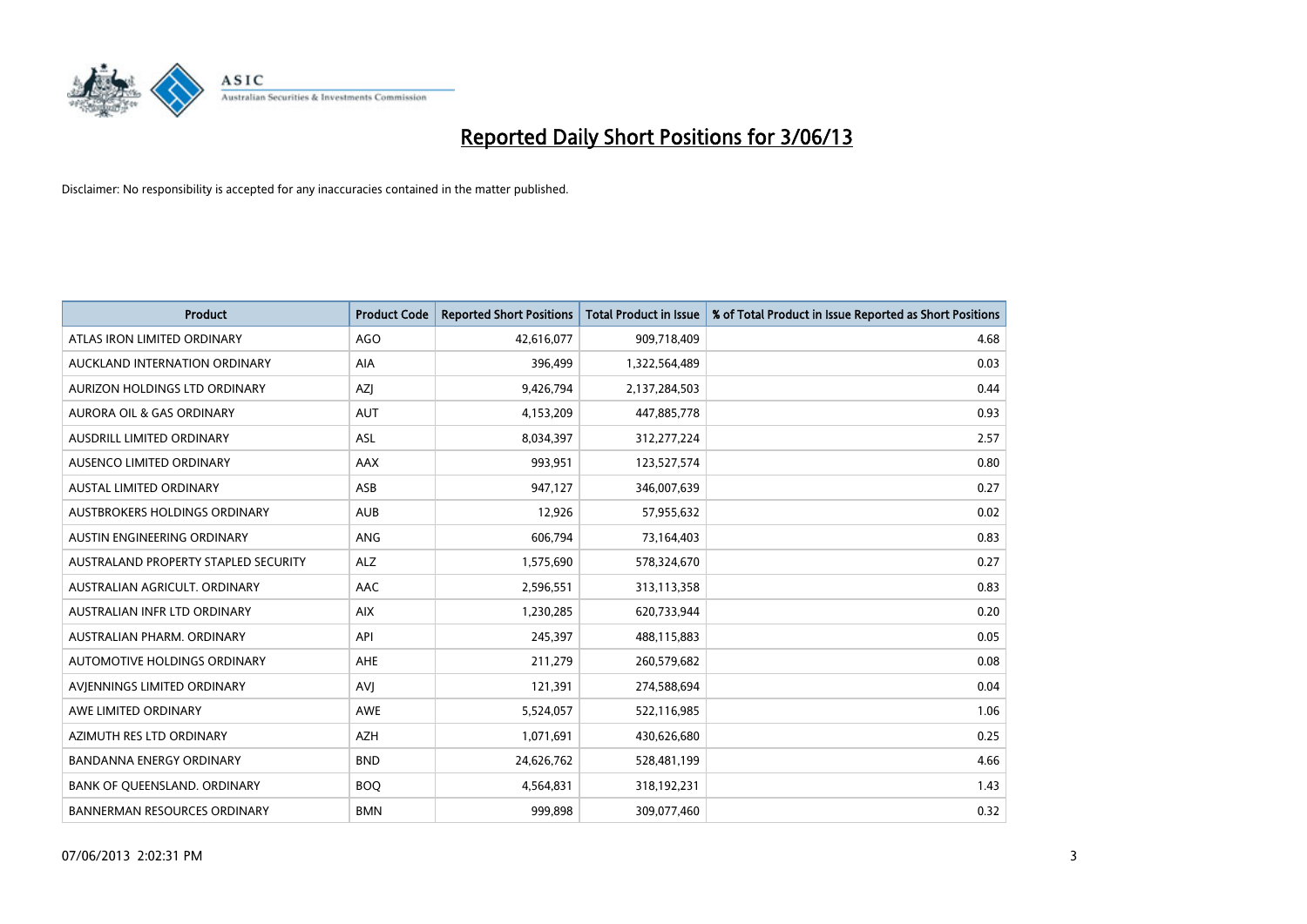

| <b>Product</b>                                | <b>Product Code</b> | <b>Reported Short Positions</b> | <b>Total Product in Issue</b> | % of Total Product in Issue Reported as Short Positions |
|-----------------------------------------------|---------------------|---------------------------------|-------------------------------|---------------------------------------------------------|
| <b>BASE RES LIMITED ORDINARY</b>              | <b>BSE</b>          | 3,818,876                       | 561,840,029                   | 0.68                                                    |
| <b>BATHURST RESOURCES ORDINARY</b>            | <b>BTU</b>          | 36,284,491                      | 697,247,997                   | 5.20                                                    |
| <b>BC IRON LIMITED ORDINARY</b>               | <b>BCI</b>          | 596,751                         | 123,204,384                   | 0.48                                                    |
| BEACH ENERGY LIMITED ORDINARY                 | <b>BPT</b>          | 16,227,300                      | 1,268,647,188                 | 1.28                                                    |
| BEADELL RESOURCE LTD ORDINARY                 | <b>BDR</b>          | 41,731,448                      | 786,477,280                   | 5.31                                                    |
| BEGA CHEESE LTD ORDINARY                      | <b>BGA</b>          | 297                             | 151,866,050                   | 0.00                                                    |
| BENDIGO AND ADELAIDE ORDINARY                 | <b>BEN</b>          | 13,381,395                      | 407,166,826                   | 3.29                                                    |
| BERKELEY RESOURCES ORDINARY                   | <b>BKY</b>          | 285,624                         | 179,393,323                   | 0.16                                                    |
| <b>BHP BILLITON LIMITED ORDINARY</b>          | <b>BHP</b>          | 11,217,288                      | 3,211,691,105                 | 0.35                                                    |
| <b>BILLABONG ORDINARY</b>                     | <b>BBG</b>          | 11,617,185                      | 478,944,292                   | 2.43                                                    |
| <b>BLACKMORES LIMITED ORDINARY</b>            | <b>BKL</b>          | 6,077                           | 16,972,069                    | 0.04                                                    |
| <b>BLACKTHORN RESOURCES ORD US PROHIBITED</b> | <b>BTR</b>          | 426,533                         | 164,285,950                   | 0.26                                                    |
| <b>BLUESCOPE STEEL LTD ORDINARY</b>           | <b>BSL</b>          | 4,293,890                       | 558,243,305                   | 0.77                                                    |
| <b>BOART LONGYEAR ORDINARY</b>                | <b>BLY</b>          | 43,296,610                      | 461,163,412                   | 9.39                                                    |
| BORAL LIMITED, ORDINARY                       | <b>BLD</b>          | 45,409,853                      | 774,000,641                   | 5.87                                                    |
| <b>BRADKEN LIMITED ORDINARY</b>               | <b>BKN</b>          | 9,659,563                       | 169,240,662                   | 5.71                                                    |
| <b>BRAMBLES LIMITED ORDINARY</b>              | <b>BXB</b>          | 2,705,538                       | 1,557,294,344                 | 0.17                                                    |
| BREVILLE GROUP LTD ORDINARY                   | <b>BRG</b>          | 3,680,506                       | 130,095,322                   | 2.83                                                    |
| <b>BRICKWORKS LIMITED ORDINARY</b>            | <b>BKW</b>          | 21,102                          | 147,818,132                   | 0.01                                                    |
| <b>BROCKMAN MINING LTD ORDINARY</b>           | <b>BCK</b>          | 90,995                          | 7,894,482,131                 | 0.00                                                    |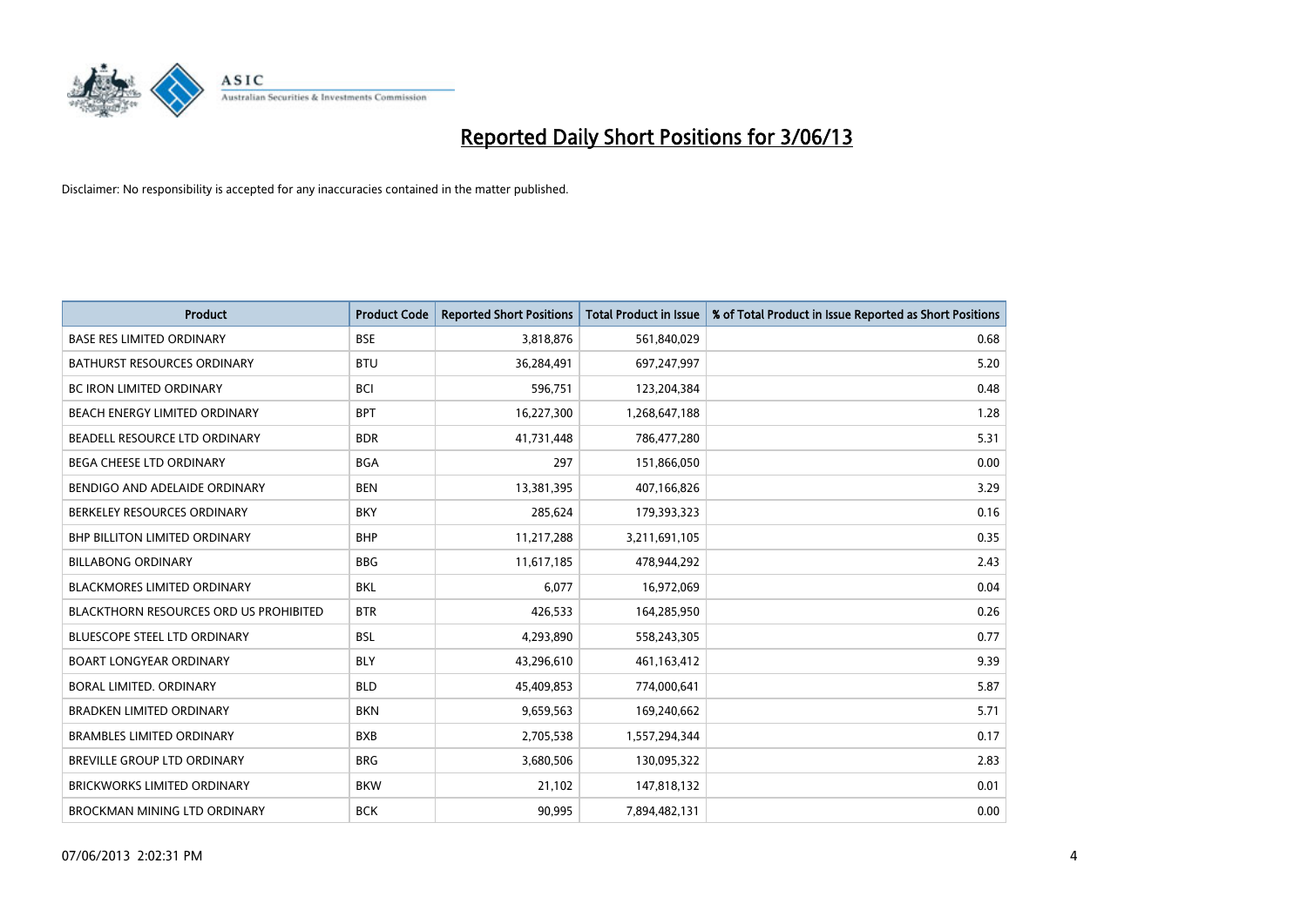

| <b>Product</b>                          | <b>Product Code</b> | <b>Reported Short Positions</b> | <b>Total Product in Issue</b> | % of Total Product in Issue Reported as Short Positions |
|-----------------------------------------|---------------------|---------------------------------|-------------------------------|---------------------------------------------------------|
| <b>BURU ENERGY ORDINARY</b>             | <b>BRU</b>          | 16,813,541                      | 274,036,429                   | 6.14                                                    |
| <b>BWP TRUST ORDINARY UNITS</b>         | <b>BWP</b>          | 4,089,061                       | 537,753,954                   | 0.76                                                    |
| CABCHARGE AUSTRALIA ORDINARY            | CAB                 | 10,900,641                      | 120,430,683                   | 9.05                                                    |
| CALTEX AUSTRALIA ORDINARY               | <b>CTX</b>          | 3,099,270                       | 270,000,000                   | 1.15                                                    |
| CAPE LAMBERT RES LTD ORDINARY           | <b>CFE</b>          | 201,698                         | 685,107,562                   | 0.03                                                    |
| CARABELLA RES LTD ORDINARY              | <b>CLR</b>          | 100,000                         | 152,361,547                   | 0.07                                                    |
| <b>CARBON ENERGY ORDINARY</b>           | <b>CNX</b>          | 4,533                           | 782,684,355                   | 0.00                                                    |
| CARDNO LIMITED ORDINARY                 | CDD                 | 9,411,900                       | 143,726,327                   | 6.55                                                    |
| CARNARVON PETROLEUM ORDINARY            | <b>CVN</b>          | 39,246                          | 934,109,501                   | 0.00                                                    |
| CARSALES.COM LTD ORDINARY               | <b>CRZ</b>          | 2,311,709                       | 236,134,464                   | 0.98                                                    |
| CASH CONVERTERS ORDINARY                | CCV                 | 1,631,966                       | 423,861,025                   | 0.39                                                    |
| CEDAR WOODS PROP. ORDINARY              | <b>CWP</b>          | 15,837                          | 73,359,551                    | 0.02                                                    |
| CENTRAL PETROLEUM ORDINARY              | <b>CTP</b>          | 792,998                         | 1,440,078,845                 | 0.06                                                    |
| <b>CERAMIC FUEL CELLS ORDINARY</b>      | <b>CFU</b>          | 616,353                         | 1,591,941,620                 | 0.04                                                    |
| CFS RETAIL TRUST GRP STAPLED SECURITIES | <b>CFX</b>          | 52,422,226                      | 2,828,495,659                 | 1.85                                                    |
| CHALLENGER DIV.PRO. STAPLED UNITS       | <b>CDI</b>          | 113,065                         | 214,101,013                   | 0.05                                                    |
| CHALLENGER LIMITED ORDINARY             | <b>CGF</b>          | 2,487,155                       | 532,164,145                   | 0.47                                                    |
| CHANDLER MACLEOD LTD ORDINARY           | <b>CMG</b>          | 459,813                         | 469,679,390                   | 0.10                                                    |
| CHARTER HALL GROUP STAPLED US PROHIBIT. | <b>CHC</b>          | 270,270                         | 302,262,312                   | 0.09                                                    |
| <b>CHARTER HALL RETAIL UNITS</b>        | <b>COR</b>          | 2,721,249                       | 337,582,974                   | 0.81                                                    |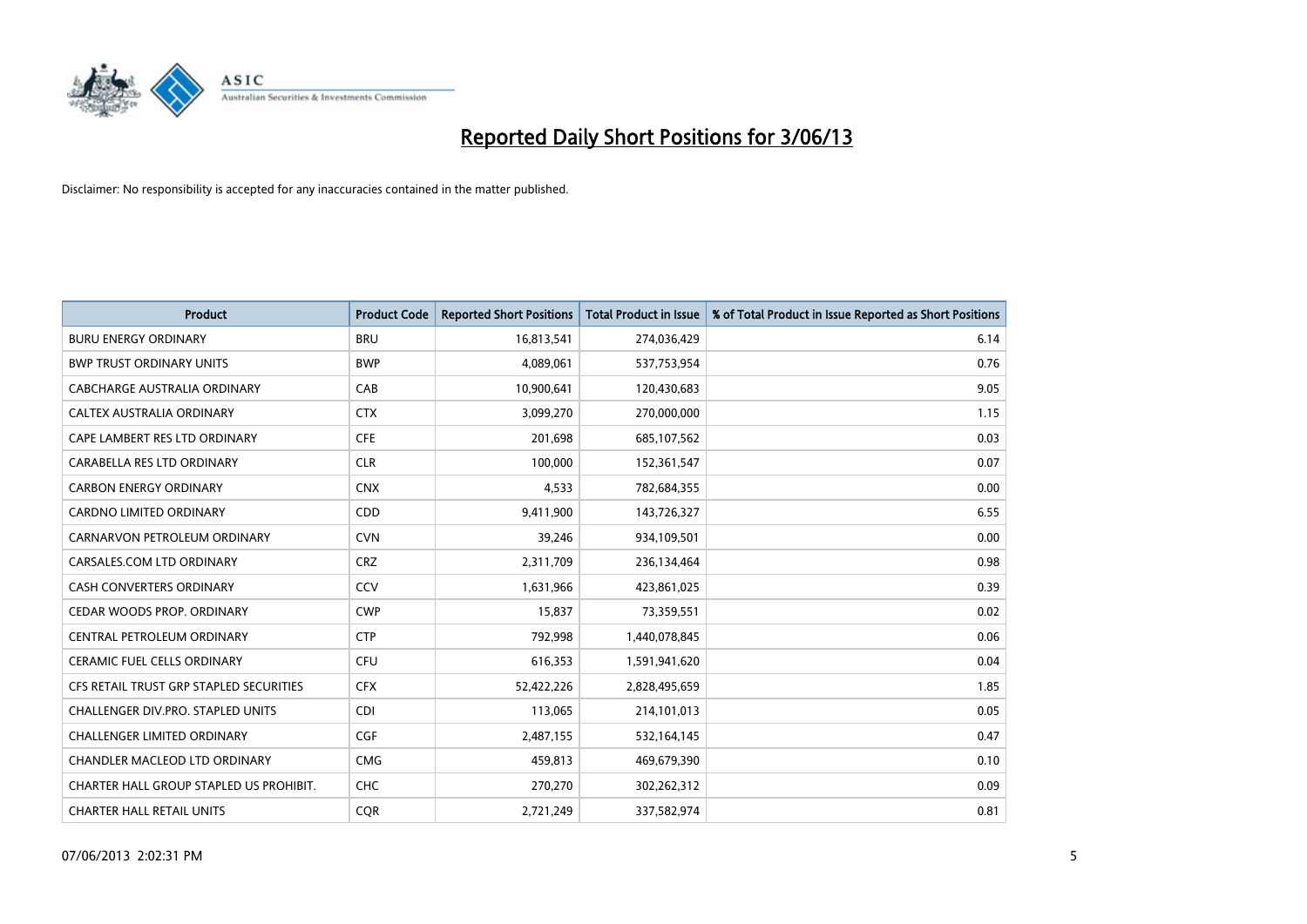

| <b>Product</b>                          | <b>Product Code</b> | <b>Reported Short Positions</b> | <b>Total Product in Issue</b> | % of Total Product in Issue Reported as Short Positions |
|-----------------------------------------|---------------------|---------------------------------|-------------------------------|---------------------------------------------------------|
| <b>CHORUS LIMITED ORDINARY</b>          | <b>CNU</b>          | 68,742                          | 389,299,049                   | 0.02                                                    |
| CITIGOLD CORP LTD ORDINARY              | <b>CTO</b>          | 153,427                         | 1,352,907,765                 | 0.01                                                    |
| <b>CLOUGH LIMITED ORDINARY</b>          | <b>CLO</b>          | 7,092,398                       | 777,781,882                   | 0.91                                                    |
| COAL OF AFRICA LTD ORDINARY             | <b>CZA</b>          | 65,326                          | 1,048,368,613                 | 0.01                                                    |
| <b>COALSPUR MINES LTD ORDINARY</b>      | <b>CPL</b>          | 11,176,928                      | 639,748,901                   | 1.75                                                    |
| COCA-COLA AMATIL ORDINARY               | <b>CCL</b>          | 4,946,525                       | 763,590,249                   | 0.65                                                    |
| <b>COCHLEAR LIMITED ORDINARY</b>        | <b>COH</b>          | 4,470,629                       | 57,040,932                    | 7.84                                                    |
| <b>COCKATOO COAL ORDINARY</b>           | <b>COK</b>          | 10,791,016                      | 1,016,746,908                 | 1.06                                                    |
| <b>CODAN LIMITED ORDINARY</b>           | <b>CDA</b>          | 426,254                         | 176,926,104                   | 0.24                                                    |
| <b>COLLINS FOODS LTD ORDINARY</b>       | <b>CKF</b>          | 554,544                         | 93,000,003                    | 0.60                                                    |
| COMMONWEALTH BANK, ORDINARY             | <b>CBA</b>          | 7,474,878                       | 1,609,180,841                 | 0.46                                                    |
| <b>COMMONWEALTH PROP ORDINARY UNITS</b> | <b>CPA</b>          | 17,039,667                      | 2,347,003,413                 | 0.73                                                    |
| <b>COMPASS RESOURCES ORDINARY</b>       | <b>CMR</b>          | 7,472                           | 1,403,744,100                 | 0.00                                                    |
| <b>COMPUTERSHARE LTD ORDINARY</b>       | <b>CPU</b>          | 15,363,738                      | 556,203,079                   | 2.76                                                    |
| <b>CORP TRAVEL LIMITED ORDINARY</b>     | <b>CTD</b>          | 242,973                         | 78,081,184                    | 0.31                                                    |
| <b>CREDIT CORP GROUP ORDINARY</b>       | <b>CCP</b>          | 41,463                          | 45,932,899                    | 0.09                                                    |
| CROMWELL PROP STAPLED SECURITIES        | <b>CMW</b>          | 2,223,275                       | 1,463,721,456                 | 0.15                                                    |
| <b>CROWN LIMITED ORDINARY</b>           | <b>CWN</b>          | 1,785,706                       | 728,394,185                   | 0.25                                                    |
| <b>CSG LIMITED ORDINARY</b>             | <b>CSV</b>          | 117,992                         | 278,155,477                   | 0.04                                                    |
| <b>CSL LIMITED ORDINARY</b>             | <b>CSL</b>          | 520,259                         | 491,794,065                   | 0.11                                                    |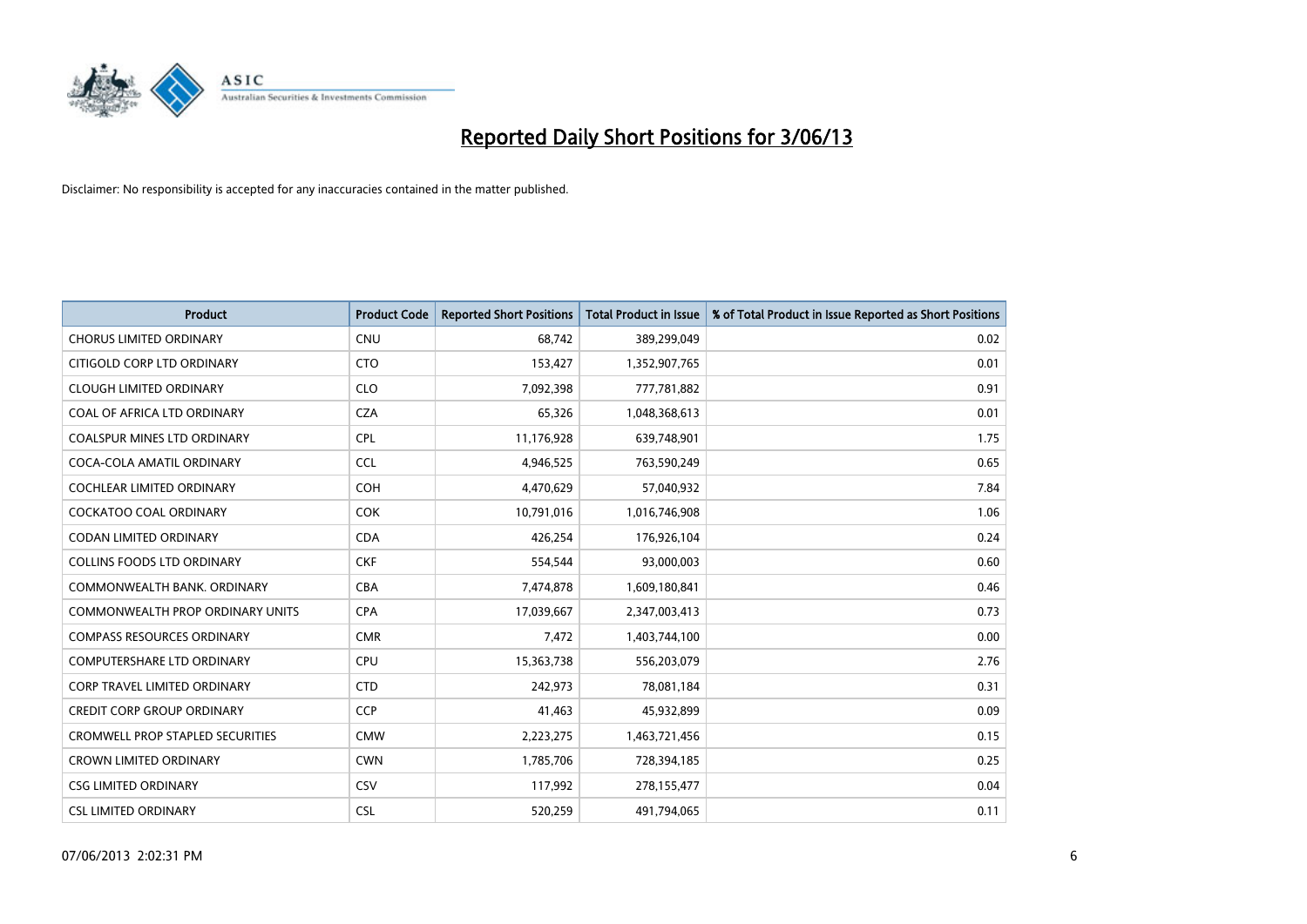

| <b>Product</b>                     | <b>Product Code</b> | <b>Reported Short Positions</b> | <b>Total Product in Issue</b> | % of Total Product in Issue Reported as Short Positions |
|------------------------------------|---------------------|---------------------------------|-------------------------------|---------------------------------------------------------|
| <b>CSR LIMITED ORDINARY</b>        | <b>CSR</b>          | 48,300,016                      | 506,000,315                   | 9.55                                                    |
| <b>CUDECO LIMITED ORDINARY</b>     | CDU                 | 4,182,403                       | 199,877,294                   | 2.09                                                    |
| DART ENERGY LTD ORDINARY           | <b>DTE</b>          | 14,184,128                      | 878,988,226                   | 1.61                                                    |
| DATA#3 LIMITED ORDINARY            | <b>DTL</b>          | 113,328                         | 153,974,950                   | 0.07                                                    |
| DAVID JONES LIMITED ORDINARY       | <b>DIS</b>          | 55,636,407                      | 535,002,401                   | 10.40                                                   |
| DECMIL GROUP LIMITED ORDINARY      | <b>DCG</b>          | 3,746,866                       | 168,203,219                   | 2.23                                                    |
| DEXUS PROPERTY GROUP STAPLED UNITS | <b>DXS</b>          | 18,099,748                      | 4,839,024,176                 | 0.37                                                    |
| DISCOVERY METALS LTD ORDINARY      | <b>DML</b>          | 7,236,813                       | 486,986,451                   | 1.49                                                    |
| DOMINO PIZZA ENTERPR ORDINARY      | <b>DMP</b>          | 201,481                         | 70,192,674                    | 0.29                                                    |
| DORAY MINERALS LTD ORDINARY        | <b>DRM</b>          | 57,921                          | 141,866,768                   | 0.04                                                    |
| DOWNER EDI LIMITED ORDINARY        | <b>DOW</b>          | 7,097,120                       | 433,409,429                   | 1.64                                                    |
| DRILLSEARCH ENERGY ORDINARY        | <b>DLS</b>          | 12,968,332                      | 427,353,371                   | 3.03                                                    |
| DUET GROUP STAPLED US PROHIBIT.    | <b>DUE</b>          | 7,836,109                       | 1,169,314,842                 | 0.67                                                    |
| DULUXGROUP LIMITED ORDINARY        | <b>DLX</b>          | 7,120,970                       | 374,507,181                   | 1.90                                                    |
| <b>DWS LTD ORDINARY</b>            | <b>DWS</b>          | 462,597                         | 132,362,763                   | 0.35                                                    |
| ECHO ENTERTAINMENT ORDINARY        | <b>EGP</b>          | 5,859,464                       | 825,672,730                   | 0.71                                                    |
| ELDERS LIMITED ORDINARY            | <b>ELD</b>          | 16,355,238                      | 448,598,480                   | 3.65                                                    |
| ELEMENTAL MINERALS ORDINARY        | <b>ELM</b>          | 33,456                          | 288,587,228                   | 0.01                                                    |
| ELEMENTOS LIMITED ORDINARY         | <b>ELT</b>          | 16                              | 154,349,209                   | 0.00                                                    |
| <b>EMECO HOLDINGS ORDINARY</b>     | EHL                 | 22,902,436                      | 599,675,707                   | 3.82                                                    |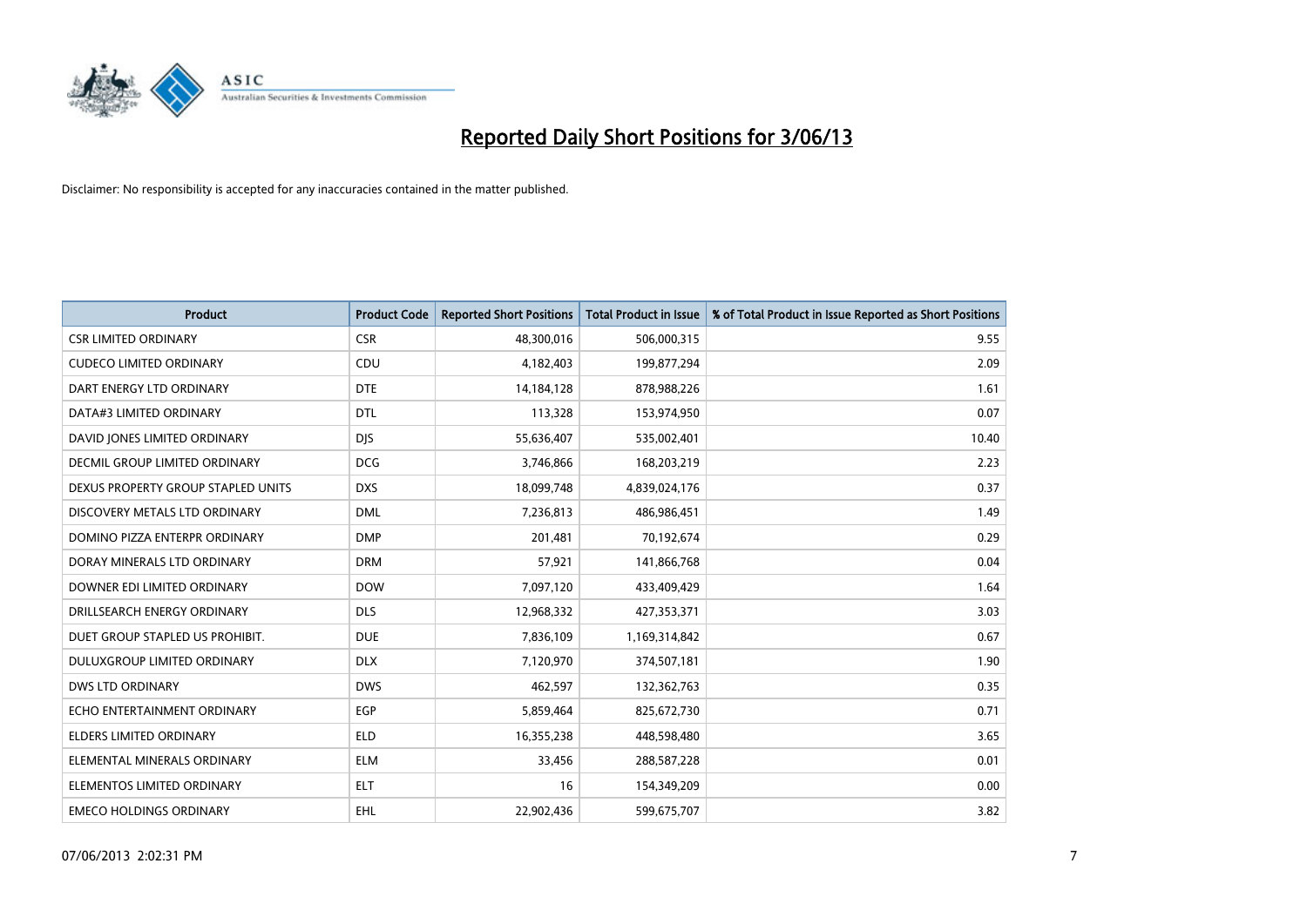

| <b>Product</b>                         | <b>Product Code</b> | <b>Reported Short Positions</b> | <b>Total Product in Issue</b> | % of Total Product in Issue Reported as Short Positions |
|----------------------------------------|---------------------|---------------------------------|-------------------------------|---------------------------------------------------------|
| <b>ENDEAVOUR MIN CORP CDI 1:1</b>      | <b>EVR</b>          | 199,983                         | 125,053,398                   | 0.16                                                    |
| ENERGY RESOURCES ORDINARY 'A'          | ERA                 | 10,737,754                      | 517,725,062                   | 2.07                                                    |
| <b>ENERGY WORLD CORPOR, ORDINARY</b>   | <b>EWC</b>          | 22,632,658                      | 1,734,166,672                 | 1.31                                                    |
| ENVESTRA LIMITED ORDINARY              | <b>ENV</b>          | 5,170,270                       | 1,796,808,474                 | 0.29                                                    |
| EQUATORIAL RES LTD ORDINARY            | EQX                 | 8                               | 119,835,353                   | 0.00                                                    |
| ERM POWER LIMITED ORDINARY             | EPW                 | 940                             | 176,733,723                   | 0.00                                                    |
| ETHANE PIPELINE STAPLED SECURITIES     | <b>EPX</b>          | 3,672                           | 69,302,275                    | 0.01                                                    |
| EVOLUTION MINING LTD ORDINARY          | <b>EVN</b>          | 18,902,603                      | 708,092,989                   | 2.67                                                    |
| FAIRFAX MEDIA LTD ORDINARY             | <b>FXI</b>          | 376,203,901                     | 2,351,955,725                 | 16.00                                                   |
| <b>FANTASTIC HOLDINGS ORDINARY</b>     | <b>FAN</b>          | 43,601                          | 102,739,538                   | 0.04                                                    |
| <b>FAR LTD ORDINARY</b>                | FAR                 | 22,121,932                      | 2,499,846,742                 | 0.88                                                    |
| FEDERATION CNTRES ORD/UNIT STAPLED SEC | FDC                 | 3,565,335                       | 1,427,641,565                 | 0.25                                                    |
| FKP PROPERTY GROUP STAPLED SECURITIES  | <b>FKP</b>          | 8,886,675                       | 321,578,705                   | 2.76                                                    |
| FLEETWOOD CORP ORDINARY                | <b>FWD</b>          | 2,161,047                       | 60,522,619                    | 3.57                                                    |
| FLETCHER BUILDING ORDINARY             | <b>FBU</b>          | 3,538,424                       | 686,096,427                   | 0.52                                                    |
| FLEXIGROUP LIMITED ORDINARY            | <b>FXL</b>          | 164,496                         | 299,147,864                   | 0.05                                                    |
| FLIGHT CENTRE ORDINARY                 | <b>FLT</b>          | 7,141,985                       | 100,418,807                   | 7.11                                                    |
| FLINDERS MINES LTD ORDINARY            | <b>FMS</b>          | 2,813,927                       | 1,821,300,404                 | 0.15                                                    |
| <b>FOCUS MINERALS LTD ORDINARY</b>     | <b>FML</b>          | 54,868,706                      | 9,137,375,877                 | 0.60                                                    |
| FORGE GROUP LIMITED ORDINARY           | FGE                 | 1,306,162                       | 86,169,014                    | 1.52                                                    |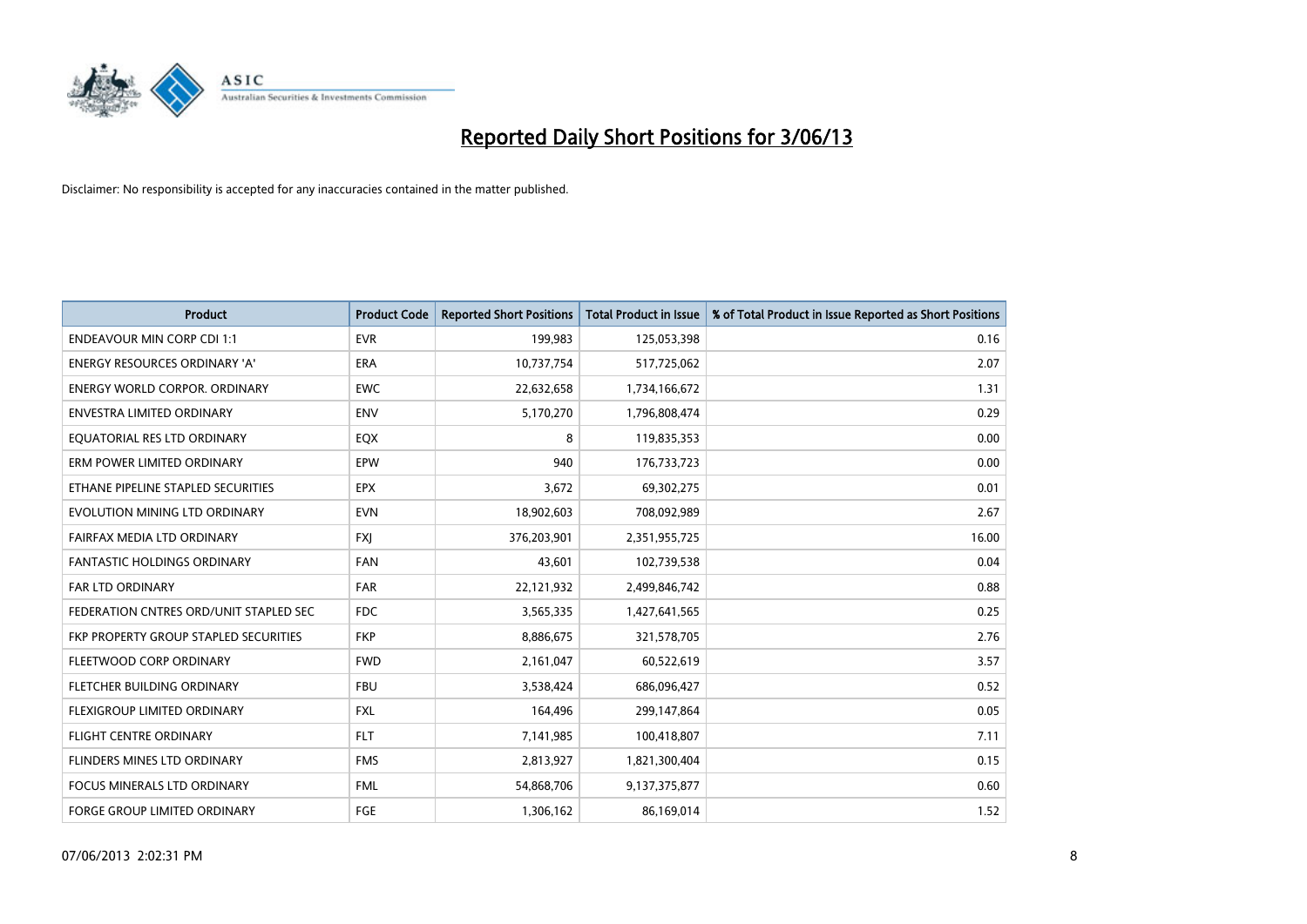

| <b>Product</b>                                   | <b>Product Code</b> | <b>Reported Short Positions</b> | <b>Total Product in Issue</b> | % of Total Product in Issue Reported as Short Positions |
|--------------------------------------------------|---------------------|---------------------------------|-------------------------------|---------------------------------------------------------|
| <b>FORTESCUE METALS GRP ORDINARY</b>             | <b>FMG</b>          | 153,465,735                     | 3,113,798,659                 | 4.93                                                    |
| <b>G.U.D. HOLDINGS ORDINARY</b>                  | GUD                 | 5,966,777                       | 71,341,319                    | 8.36                                                    |
| <b>G8 EDUCATION LIMITED ORDINARY</b>             | <b>GEM</b>          | 990,638                         | 272,151,612                   | 0.36                                                    |
| <b>GALAXY RESOURCES ORDINARY</b>                 | GXY                 | 3,851,130                       | 584,355,501                   | 0.66                                                    |
| <b>GEODYNAMICS LIMITED ORDINARY</b>              | GDY                 | 850                             | 406,452,608                   | 0.00                                                    |
| <b>GINDALBIE METALS LTD ORDINARY</b>             | GBG                 | 47,582,075                      | 1,492,154,301                 | 3.19                                                    |
| <b>GOODMAN FIELDER, ORDINARY</b>                 | <b>GFF</b>          | 40,623,441                      | 1,955,559,207                 | 2.08                                                    |
| <b>GOODMAN GROUP STAPLED</b>                     | GMG                 | 4,722,638                       | 1,713,233,947                 | 0.28                                                    |
| <b>GPT GROUP STAPLED SEC.</b>                    | <b>GPT</b>          | 5,925,317                       | 1,768,731,729                 | 0.34                                                    |
| <b>GRAINCORP LIMITED A CLASS ORDINARY</b>        | <b>GNC</b>          | 1,651,804                       | 228,855,628                   | 0.72                                                    |
| <b>GRANGE RESOURCES. ORDINARY</b>                | GRR                 | 5,858,675                       | 1,156,492,195                 | 0.51                                                    |
| <b>GREENLAND MIN EN LTD ORDINARY</b>             | GGG                 | 5,888,569                       | 571,975,263                   | 1.03                                                    |
| <b>GROWTHPOINT PROPERTY ORD/UNIT STAPLED SEC</b> | GOZ                 | 109,771                         | 402,830,366                   | 0.03                                                    |
| <b>GRYPHON MINERALS LTD ORDINARY</b>             | GRY                 | 15,318,941                      | 400,464,983                   | 3.83                                                    |
| <b>GUILDFORD COAL LTD ORDINARY</b>               | <b>GUF</b>          | 1,206,198                       | 635,046,899                   | 0.19                                                    |
| <b>GUNNS LIMITED ORDINARY</b>                    | <b>GNS</b>          | 51,772,667                      | 848,401,559                   | 6.10                                                    |
| <b>GWA GROUP LTD ORDINARY</b>                    | <b>GWA</b>          | 9,613,739                       | 306,533,770                   | 3.14                                                    |
| <b>HARVEY NORMAN ORDINARY</b>                    | <b>HVN</b>          | 85,045,327                      | 1,062,316,784                 | 8.01                                                    |
| HASTIE GROUP LIMITED ORDINARY                    | <b>HST</b>          | 114,317                         | 137,353,504                   | 0.08                                                    |
| <b>HENDERSON GROUP CDI 1:1</b>                   | <b>HGG</b>          | 1,458,962                       | 749,697,955                   | 0.19                                                    |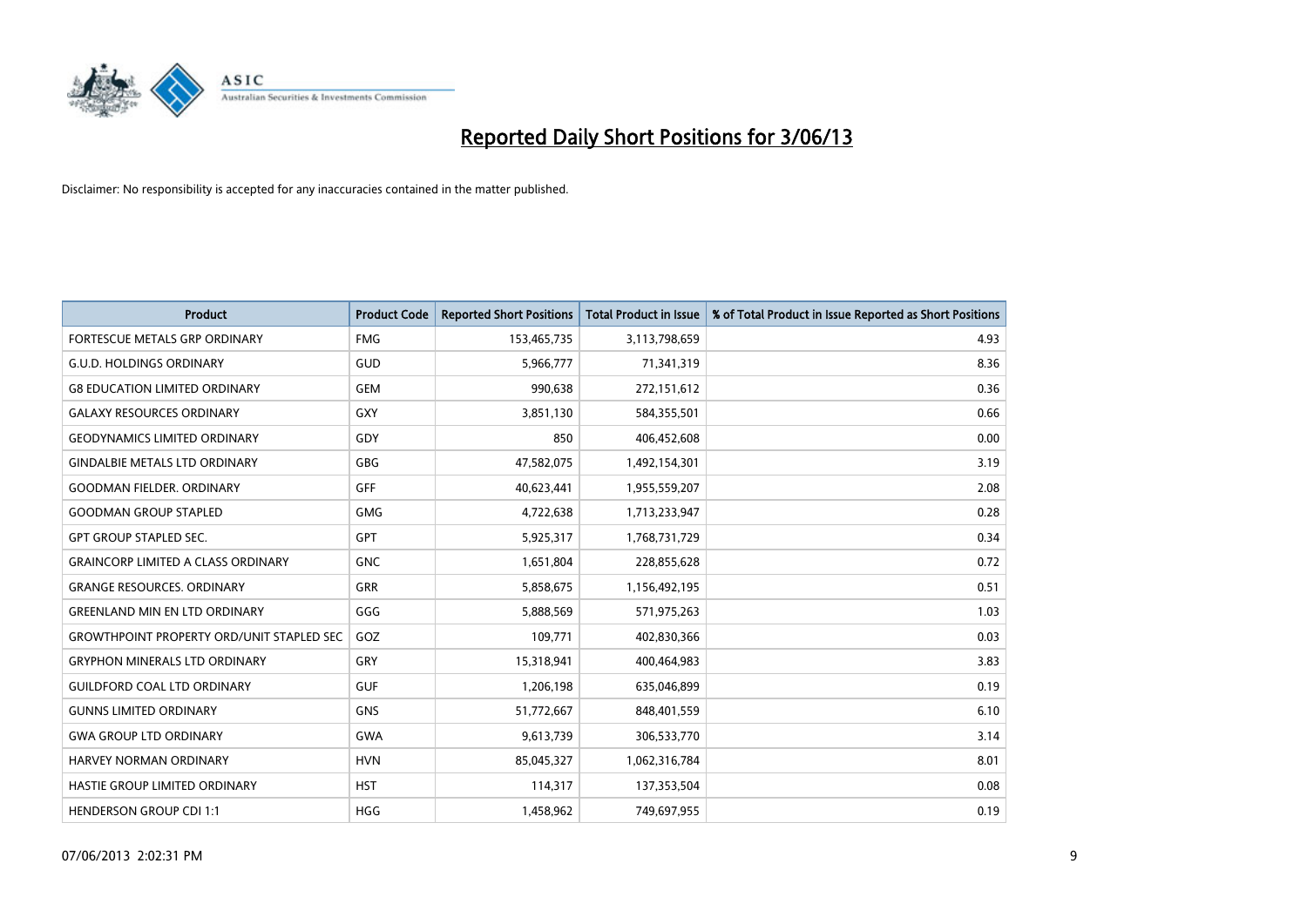

| <b>Product</b>                         | <b>Product Code</b> | <b>Reported Short Positions</b> | <b>Total Product in Issue</b> | % of Total Product in Issue Reported as Short Positions |
|----------------------------------------|---------------------|---------------------------------|-------------------------------|---------------------------------------------------------|
| HFA HOLDINGS LIMITED ORDINARY          | <b>HFA</b>          | 3,809                           | 117,332,831                   | 0.00                                                    |
| HILLGROVE RES LTD ORDINARY             | <b>HGO</b>          | 1,734,834                       | 1,022,760,221                 | 0.17                                                    |
| HILLS HOLDINGS LTD ORDINARY            | <b>HIL</b>          | 729,155                         | 246,500,444                   | 0.30                                                    |
| HORIZON OIL LIMITED ORDINARY           | <b>HZN</b>          | 62,211,689                      | 1,135,266,515                 | 5.48                                                    |
| <b>ICAR ASIA LTD ORDINARY</b>          | ICO                 | 62,570                          | 91,231,886                    | 0.07                                                    |
| <b>IINET LIMITED ORDINARY</b>          | <b>IIN</b>          | 1,709,386                       | 161,238,847                   | 1.06                                                    |
| <b>ILUKA RESOURCES ORDINARY</b>        | <b>ILU</b>          | 50,186,265                      | 418,700,517                   | 11.99                                                   |
| <b>IMDEX LIMITED ORDINARY</b>          | <b>IMD</b>          | 6,860,486                       | 210,473,188                   | 3.26                                                    |
| IMF (AUSTRALIA) LTD ORDINARY           | <b>IMF</b>          | 1,579,737                       | 123,201,716                   | 1.28                                                    |
| <b>INCITEC PIVOT ORDINARY</b>          | IPL                 | 21,593,206                      | 1,628,730,107                 | 1.33                                                    |
| INDEPENDENCE GROUP ORDINARY            | <b>IGO</b>          | 5,257,132                       | 232,882,535                   | 2.26                                                    |
| <b>INDOPHIL RESOURCES ORDINARY</b>     | <b>IRN</b>          | 3,296,581                       | 1,203,146,194                 | 0.27                                                    |
| INFIGEN ENERGY STAPLED SECURITIES      | <b>IFN</b>          | 3,246,849                       | 762,265,972                   | 0.43                                                    |
| <b>INSURANCE AUSTRALIA ORDINARY</b>    | IAG                 | 1,882,169                       | 2,079,034,021                 | 0.09                                                    |
| INTEGRATED RESEARCH ORDINARY           | IRI                 | 61,141                          | 168, 367, 453                 | 0.04                                                    |
| <b>INTREPID MINES ORDINARY</b>         | <b>IAU</b>          | 15,289,770                      | 555,875,414                   | 2.75                                                    |
| INVESTA OFFICE FUND STAPLED SECURITIES | IOF                 | 1,374,467                       | 614,047,458                   | 0.22                                                    |
| <b>INVION LTD ORDINARY</b>             | <b>IVX</b>          | 45,000                          | 409,417,677                   | 0.01                                                    |
| <b>INVOCARE LIMITED ORDINARY</b>       | <b>IVC</b>          | 1,884,325                       | 110,030,298                   | 1.71                                                    |
| ION LIMITED ORDINARY                   | <b>ION</b>          | 164,453                         | 256,365,105                   | 0.06                                                    |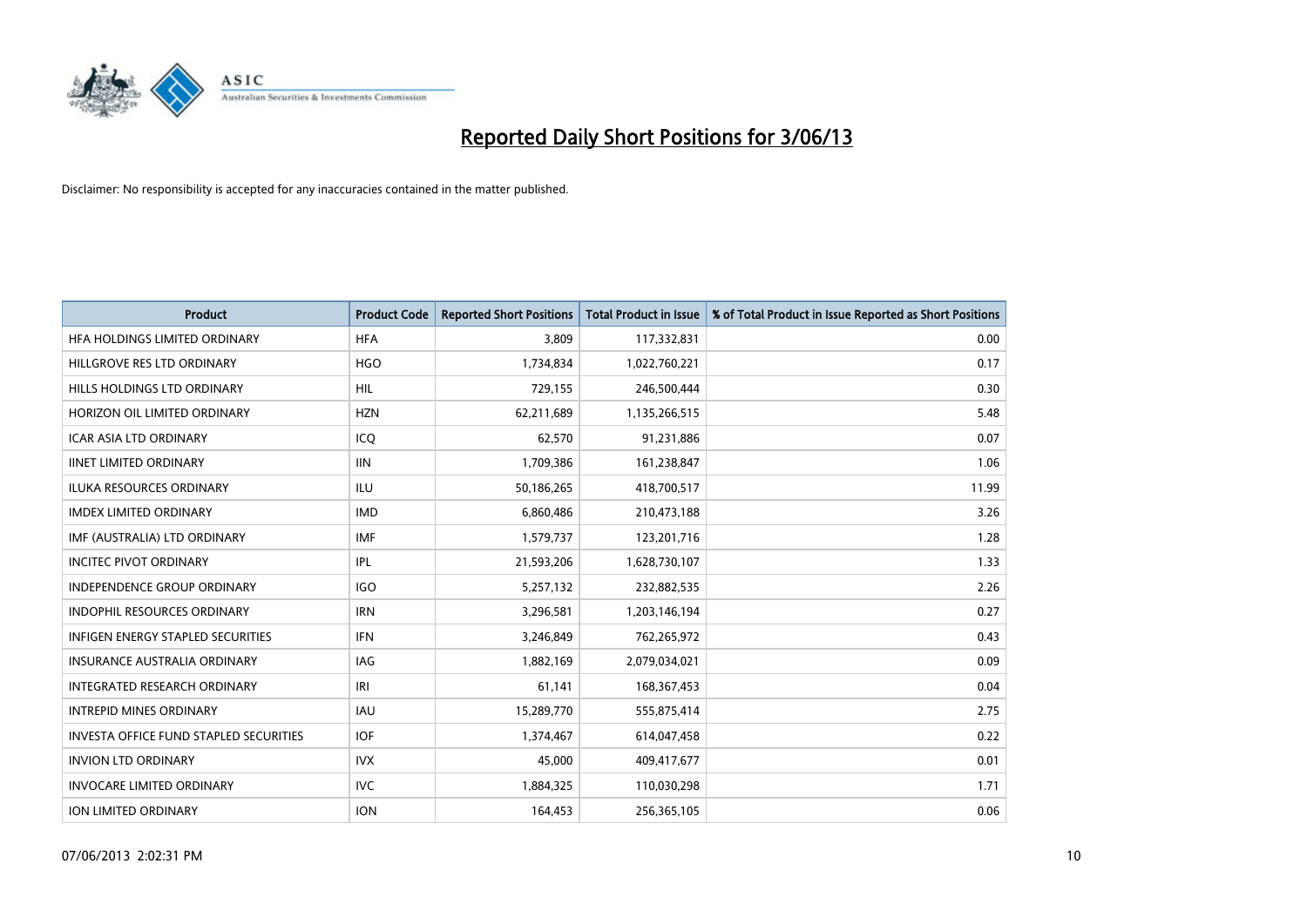

| <b>Product</b>                           | <b>Product Code</b> | <b>Reported Short Positions</b> | <b>Total Product in Issue</b> | % of Total Product in Issue Reported as Short Positions |
|------------------------------------------|---------------------|---------------------------------|-------------------------------|---------------------------------------------------------|
| <b>IOOF HOLDINGS LTD ORDINARY</b>        | IFL                 | 2,401,750                       | 232,118,034                   | 1.03                                                    |
| <b>IRESS LIMITED ORDINARY</b>            | <b>IRE</b>          | 2,204,712                       | 128,620,231                   | 1.71                                                    |
| <b>IRON ORE HOLDINGS ORDINARY</b>        | <b>IOH</b>          | 26.197                          | 161,174,005                   | 0.02                                                    |
| <b>IVANHOE AUSTRALIA ORDINARY</b>        | <b>IVA</b>          | 825,951                         | 725,494,382                   | 0.11                                                    |
| JAMES HARDIE INDUST CHESS DEPOSITARY INT | <b>IHX</b>          | 3,828,041                       | 441,654,684                   | 0.87                                                    |
| <b>JB HI-FI LIMITED ORDINARY</b>         | <b>IBH</b>          | 16,577,787                      | 98,947,309                    | 16.75                                                   |
| <b>JUMBO INTERACTIVE ORDINARY</b>        | <b>JIN</b>          | 26,618                          | 43,552,560                    | 0.06                                                    |
| <b>JUPITER MINES ORDINARY</b>            | <b>IMS</b>          | 341,612                         | 2,281,835,383                 | 0.01                                                    |
| <b>KAGARA LTD ORDINARY</b>               | KZL                 | 3,391,221                       | 798,953,117                   | 0.42                                                    |
| KAROON GAS AUSTRALIA ORDINARY            | <b>KAR</b>          | 2,963,917                       | 221,420,769                   | 1.34                                                    |
| KATHMANDU HOLD LTD ORDINARY              | <b>KMD</b>          | 104,306                         | 200,215,894                   | 0.05                                                    |
| <b>KBL MINING LIMITED ORDINARY</b>       | <b>KBL</b>          | 1,820                           | 293,535,629                   | 0.00                                                    |
| KINGSGATE CONSOLID. ORDINARY             | <b>KCN</b>          | 5,975,974                       | 152,191,905                   | 3.93                                                    |
| KINGSROSE MINING LTD ORDINARY            | <b>KRM</b>          | 151,976                         | 291,959,871                   | 0.05                                                    |
| LEIGHTON HOLDINGS ORDINARY               | LEI                 | 13,386,606                      | 337,230,813                   | 3.97                                                    |
| LEND LEASE GROUP UNIT/ORD STAPLED        | LLC                 | 3,402,418                       | 575,508,314                   | 0.59                                                    |
| LINC ENERGY LTD ORDINARY                 | <b>LNC</b>          | 12,893,933                      | 518,687,562                   | 2.49                                                    |
| LION SELECTION GRP ORDINARY              | <b>LSX</b>          | 36                              | 88,033,228                    | 0.00                                                    |
| LYNAS CORPORATION ORDINARY               | <b>LYC</b>          | 160,386,797                     | 1,960,801,292                 | 8.18                                                    |
| M2 TELECOMMUNICATION ORDINARY            | <b>MTU</b>          | 5,353,682                       | 178,320,592                   | 3.00                                                    |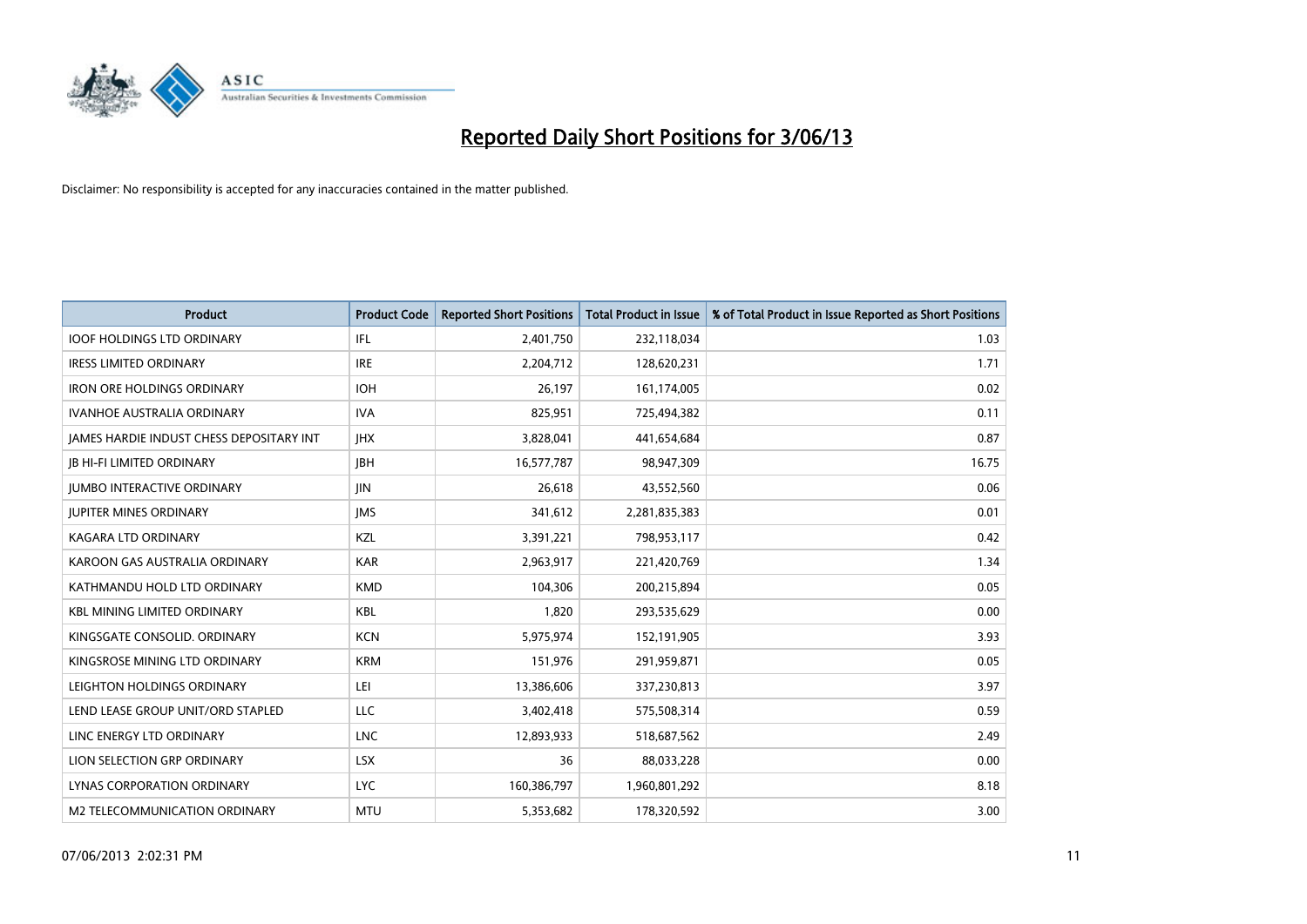

| <b>Product</b>                        | <b>Product Code</b> | <b>Reported Short Positions</b> | <b>Total Product in Issue</b> | % of Total Product in Issue Reported as Short Positions |
|---------------------------------------|---------------------|---------------------------------|-------------------------------|---------------------------------------------------------|
| <b>MACA LIMITED ORDINARY</b>          | <b>MLD</b>          | 250,417                         | 172,500,000                   | 0.15                                                    |
| <b>MACMAHON HOLDINGS ORDINARY</b>     | MAH                 | 10,418,862                      | 1,261,699,966                 | 0.83                                                    |
| MACO ATLAS ROADS GRP ORDINARY STAPLED | <b>MQA</b>          | 24,498,240                      | 478,531,436                   | 5.12                                                    |
| MACQUARIE GROUP LTD ORDINARY          | <b>MQG</b>          | 2,225,394                       | 339,737,595                   | 0.66                                                    |
| MAGELLAN FIN GRP LTD ORDINARY         | <b>MFG</b>          | 881,995                         | 152,782,876                   | 0.58                                                    |
| <b>MATRIX C &amp; E LTD ORDINARY</b>  | <b>MCE</b>          | 3,238,604                       | 94,555,428                    | 3.43                                                    |
| <b>MAVERICK DRILLING ORDINARY</b>     | <b>MAD</b>          | 11,802,018                      | 452,726,751                   | 2.61                                                    |
| MAXITRANS INDUSTRIES ORDINARY         | <b>MXI</b>          | 158,847                         | 183,993,392                   | 0.09                                                    |
| MCMILLAN SHAKESPEARE ORDINARY         | <b>MMS</b>          | 985,148                         | 74,523,965                    | 1.32                                                    |
| MCPHERSON'S LTD ORDINARY              | <b>MCP</b>          | 73,602                          | 89,294,198                    | 0.08                                                    |
| MEDUSA MINING LTD ORDINARY            | <b>MML</b>          | 2,291,408                       | 188,903,911                   | 1.21                                                    |
| MEO AUSTRALIA LTD ORDINARY            | <b>MEO</b>          | 106,417                         | 627,264,587                   | 0.02                                                    |
| MERMAID MARINE ORDINARY               | <b>MRM</b>          | 788,679                         | 228,166,230                   | 0.35                                                    |
| MESOBLAST LIMITED ORDINARY            | <b>MSB</b>          | 7,011,916                       | 315,423,901                   | 2.22                                                    |
| METALS X LIMITED ORDINARY             | <b>MLX</b>          | 77,960                          | 1,651,766,110                 | 0.00                                                    |
| METCASH LIMITED ORDINARY              | <b>MTS</b>          | 63,529,479                      | 880,704,786                   | 7.21                                                    |
| MICLYN EXP OFFSHR ORDINARY            | <b>MIO</b>          | 555,688                         | 281,536,912                   | 0.20                                                    |
| MIGHTY RIVER POWER ORDINARY           | <b>MYT</b>          | 241,246                         | 1,400,000,094                 | 0.02                                                    |
| MILTON CORPORATION ORDINARY           | <b>MLT</b>          | 12,800                          | 122,147,119                   | 0.01                                                    |
| MINCOR RESOURCES NL ORDINARY          | <b>MCR</b>          | 2,299,797                       | 188,208,274                   | 1.22                                                    |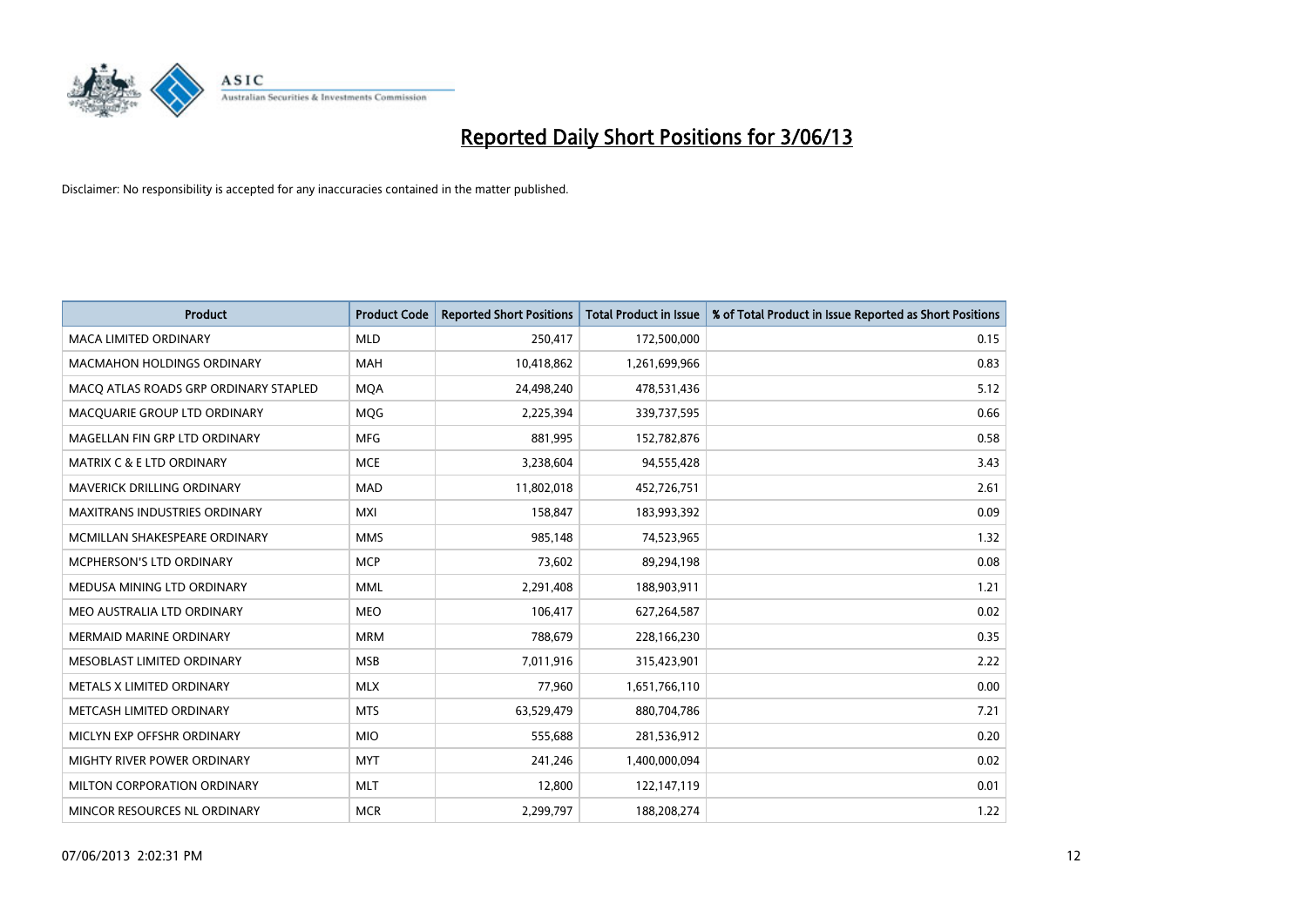

| <b>Product</b>                     | <b>Product Code</b> | <b>Reported Short Positions</b> | <b>Total Product in Issue</b> | % of Total Product in Issue Reported as Short Positions |
|------------------------------------|---------------------|---------------------------------|-------------------------------|---------------------------------------------------------|
| MINERAL DEPOSITS ORDINARY          | <b>MDL</b>          | 2,990,565                       | 83,538,786                    | 3.58                                                    |
| MINERAL RESOURCES, ORDINARY        | <b>MIN</b>          | 6,003,579                       | 185,987,992                   | 3.23                                                    |
| MIRABELA NICKEL LTD ORDINARY       | <b>MBN</b>          | 26,347,502                      | 876,765,094                   | 3.01                                                    |
| MIRVAC GROUP STAPLED SECURITIES    | <b>MGR</b>          | 8,759,356                       | 3,662,714,758                 | 0.24                                                    |
| MOLOPO ENERGY LTD ORDINARY         | <b>MPO</b>          | 1,481,813                       | 246,371,894                   | 0.60                                                    |
| <b>MONADELPHOUS GROUP ORDINARY</b> | <b>MND</b>          | 9,281,301                       | 90,940,258                    | 10.21                                                   |
| MORTGAGE CHOICE LTD ORDINARY       | MOC                 | 1,515,141                       | 123,431,282                   | 1.23                                                    |
| MOUNT GIBSON IRON ORDINARY         | <b>MGX</b>          | 20,955,064                      | 1,090,584,232                 | 1.92                                                    |
| MULTIPLEX SITES SITES              | <b>MXUPA</b>        | 960                             | 4,500,000                     | 0.02                                                    |
| MURCHISON METALS LTD ORDINARY      | <b>MMX</b>          | 3,560,929                       | 450,497,346                   | 0.79                                                    |
| <b>MYER HOLDINGS LTD ORDINARY</b>  | <b>MYR</b>          | 69,842,617                      | 583,594,551                   | 11.97                                                   |
| <b>MYSTATE LIMITED ORDINARY</b>    | <b>MYS</b>          | 7,600                           | 87,153,047                    | 0.01                                                    |
| NATIONAL AUST. BANK ORDINARY       | <b>NAB</b>          | 6,941,373                       | 2,343,053,055                 | 0.30                                                    |
| NAVITAS LIMITED ORDINARY           | <b>NVT</b>          | 13,780,448                      | 375,367,918                   | 3.67                                                    |
| NEON ENERGY LIMITED ORDINARY       | <b>NEN</b>          | 1,236,586                       | 549,937,848                   | 0.22                                                    |
| NEW HOPE CORPORATION ORDINARY      | NHC                 | 2,385,861                       | 830,563,352                   | 0.29                                                    |
| NEW STANDARD ENERGY ORDINARY       | <b>NSE</b>          | 432,886                         | 305,331,847                   | 0.14                                                    |
| NEWCREST MINING ORDINARY           | <b>NCM</b>          | 5,753,759                       | 766,510,971                   | 0.75                                                    |
| NEWS CORP A NON-VOTING CDI         | <b>NWSLV</b>        | 2,337,966                       | 1,516,610,743                 | 0.15                                                    |
| NEWS CORP B VOTING CDI             | <b>NWS</b>          | 564,836                         | 798,520,953                   | 0.07                                                    |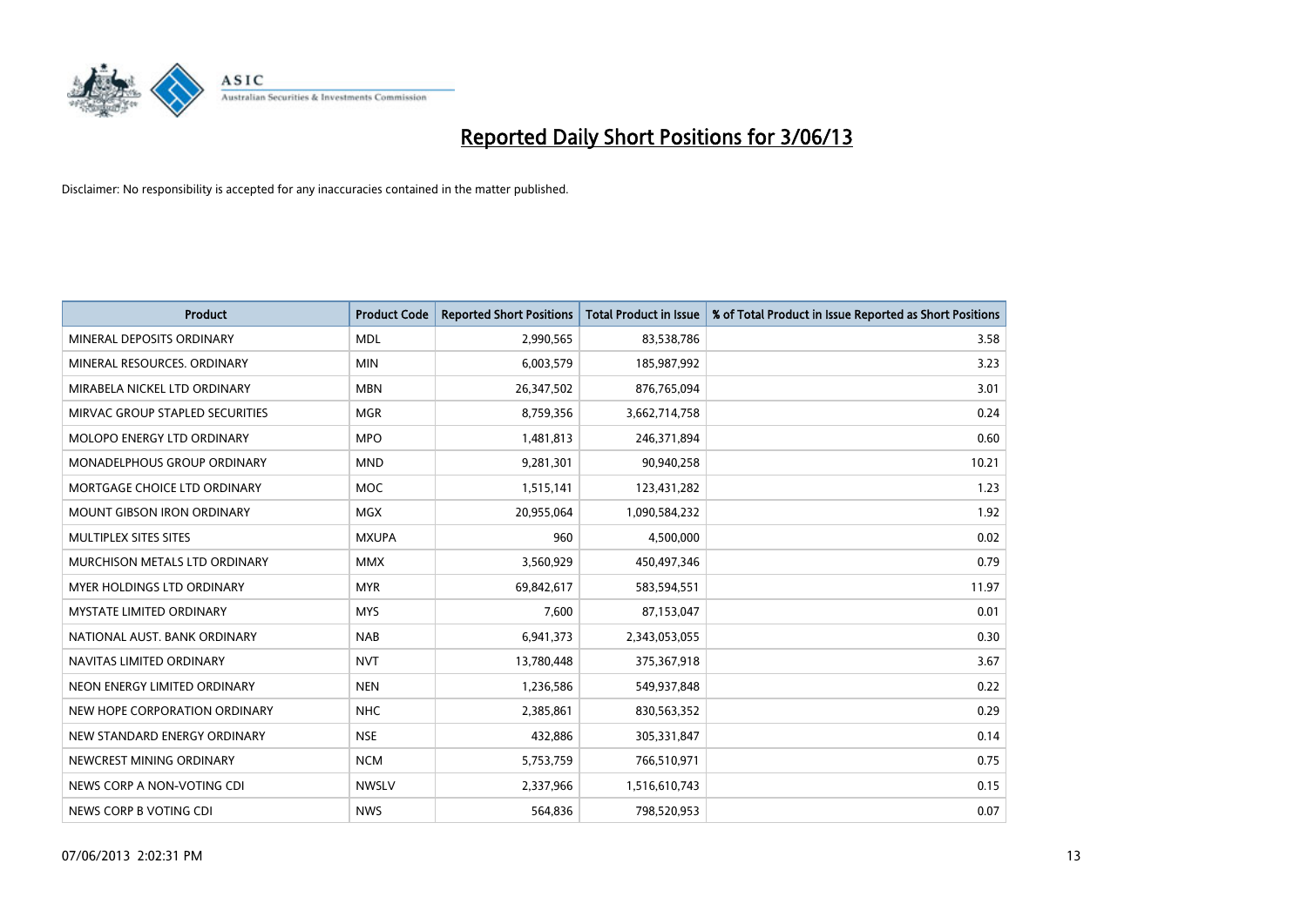

| <b>Product</b>                        | <b>Product Code</b> | <b>Reported Short Positions</b> | <b>Total Product in Issue</b> | % of Total Product in Issue Reported as Short Positions |
|---------------------------------------|---------------------|---------------------------------|-------------------------------|---------------------------------------------------------|
| NEXTDC LIMITED ORDINARY               | <b>NXT</b>          | 6,133,370                       | 173,102,288                   | 3.54                                                    |
| NEXUS ENERGY LIMITED ORDINARY         | <b>NXS</b>          | 11,624,380                      | 1,329,821,159                 | 0.87                                                    |
| NIB HOLDINGS LIMITED ORDINARY         | <b>NHF</b>          | 186,070                         | 439,004,182                   | 0.04                                                    |
| NIDO PETROLEUM ORDINARY               | <b>NDO</b>          | 42,400                          | 2,044,984,301                 | 0.00                                                    |
| NOBLE MINERAL RES ORDINARY            | <b>NMG</b>          | 2,385,726                       | 666,397,952                   | 0.36                                                    |
| NORFOLK GROUP ORDINARY                | <b>NFK</b>          | 400,050                         | 158,890,730                   | 0.25                                                    |
| NORTHERN IRON LTD ORDINARY            | <b>NFE</b>          | 1,617,301                       | 484,405,314                   | 0.33                                                    |
| NORTHERN STAR ORDINARY                | <b>NST</b>          | 5,812,181                       | 424,279,762                   | 1.37                                                    |
| NRW HOLDINGS LIMITED ORDINARY         | <b>NWH</b>          | 16,415,193                      | 278,888,011                   | 5.89                                                    |
| NUCOAL RESOURCES LTD ORDINARY         | <b>NCR</b>          | 150,000                         | 768,612,354                   | 0.02                                                    |
| NUFARM LIMITED ORDINARY               | <b>NUF</b>          | 14,301,973                      | 262,954,040                   | 5.44                                                    |
| NUPLEX INDUSTRIES ORDINARY            | <b>NPX</b>          | 35,982                          | 198,125,827                   | 0.02                                                    |
| OCEANAGOLD CORP. CHESS DEPOSITARY INT | <b>OGC</b>          | 994,026                         | 293,524,586                   | 0.34                                                    |
| OIL SEARCH LTD ORDINARY               | OSH                 | 17,624,927                      | 1,340,018,530                 | 1.32                                                    |
| OM HOLDINGS LIMITED ORDINARY          | <b>OMH</b>          | 3,288,600                       | 673,423,337                   | 0.49                                                    |
| ORICA LIMITED ORDINARY                | ORI                 | 6,665,532                       | 366,868,401                   | 1.82                                                    |
| ORIGIN ENERGY ORDINARY                | ORG                 | 14,058,097                      | 1,097,938,465                 | 1.28                                                    |
| OROCOBRE LIMITED ORDINARY             | <b>ORE</b>          | 627,780                         | 117,745,140                   | 0.53                                                    |
| OROTONGROUP LIMITED ORDINARY          | ORL                 | 248,748                         | 40,880,902                    | 0.61                                                    |
| ORPHEUS ENERGY LTD ORDINARY           | <b>OEG</b>          | 67,200                          | 130,475,919                   | 0.05                                                    |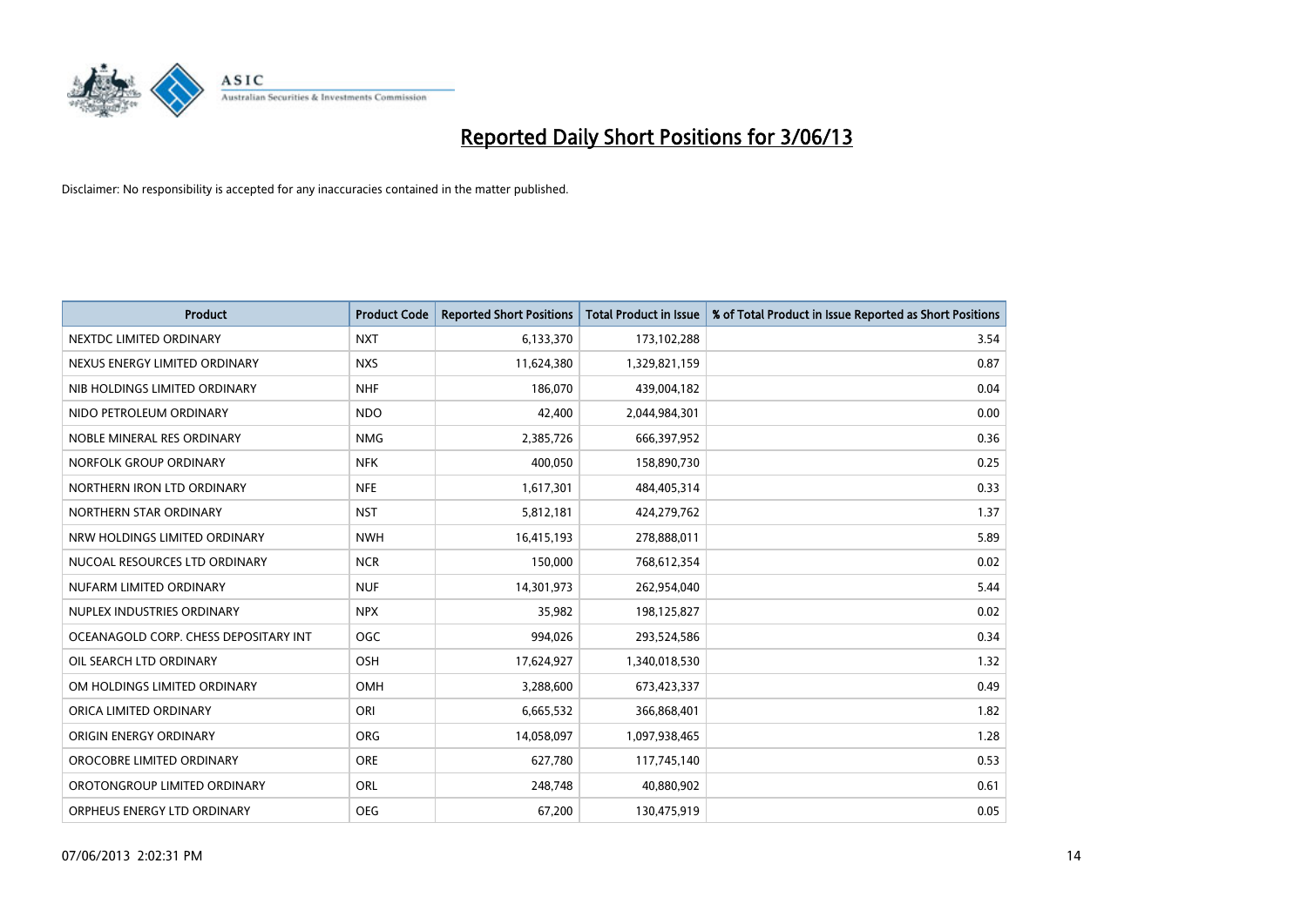

| <b>Product</b>               | <b>Product Code</b> | <b>Reported Short Positions</b> | <b>Total Product in Issue</b> | % of Total Product in Issue Reported as Short Positions |
|------------------------------|---------------------|---------------------------------|-------------------------------|---------------------------------------------------------|
| OZ MINERALS ORDINARY         | OZL                 | 8,622,667                       | 303,470,022                   | 2.84                                                    |
| PACIFIC BRANDS ORDINARY      | <b>PBG</b>          | 14,740,061                      | 912,915,695                   | 1.61                                                    |
| PALADIN ENERGY LTD ORDINARY  | <b>PDN</b>          | 100,435,255                     | 837,187,808                   | 12.00                                                   |
| PANAUST LIMITED ORDINARY     | <b>PNA</b>          | 5,043,807                       | 619,084,930                   | 0.81                                                    |
| PANORAMIC RESOURCES ORDINARY | PAN                 | 1,121,074                       | 256,899,729                   | 0.44                                                    |
| PAPERLINX LIMITED ORDINARY   | <b>PPX</b>          | 47,901                          | 609,280,761                   | 0.01                                                    |
| PAPILLON RES LTD ORDINARY    | PIR                 | 1,904,240                       | 336,978,210                   | 0.57                                                    |
| PATTIES FOODS LTD ORDINARY   | PFL                 | 5,427                           | 139,065,639                   | 0.00                                                    |
| PEET LIMITED ORDINARY        | <b>PPC</b>          | 3,815,456                       | 429,008,507                   | 0.89                                                    |
| PERILYA LIMITED ORDINARY     | PEM                 | 3,806                           | 769,316,426                   | 0.00                                                    |
| PERPETUAL LIMITED ORDINARY   | PPT                 | 2,181,034                       | 41,980,678                    | 5.20                                                    |
| PERSEUS MINING LTD ORDINARY  | PRU                 | 13,241,718                      | 457,962,088                   | 2.89                                                    |
| PHARMAXIS LTD ORDINARY       | <b>PXS</b>          | 7,936,699                       | 308,543,389                   | 2.57                                                    |
| PLATINUM ASSET ORDINARY      | <b>PTM</b>          | 633,882                         | 577,895,695                   | 0.11                                                    |
| PLATINUM AUSTRALIA ORDINARY  | <b>PLA</b>          | 836,126                         | 504,968,043                   | 0.17                                                    |
| PMI GOLD CORP CDI 1:1        | <b>PVM</b>          | 232,274                         | 154,140,766                   | 0.15                                                    |
| PMP LIMITED ORDINARY         | <b>PMP</b>          | 28,840                          | 323,781,124                   | 0.01                                                    |
| PRANA BIOTECHNOLOGY ORDINARY | <b>PBT</b>          | 99,260                          | 381,610,426                   | 0.03                                                    |
| PREMIER INVESTMENTS ORDINARY | <b>PMV</b>          | 191,497                         | 155,260,478                   | 0.12                                                    |
| PRIMA BIOMED LTD ORDINARY    | <b>PRR</b>          | 343,262                         | 1,143,146,838                 | 0.03                                                    |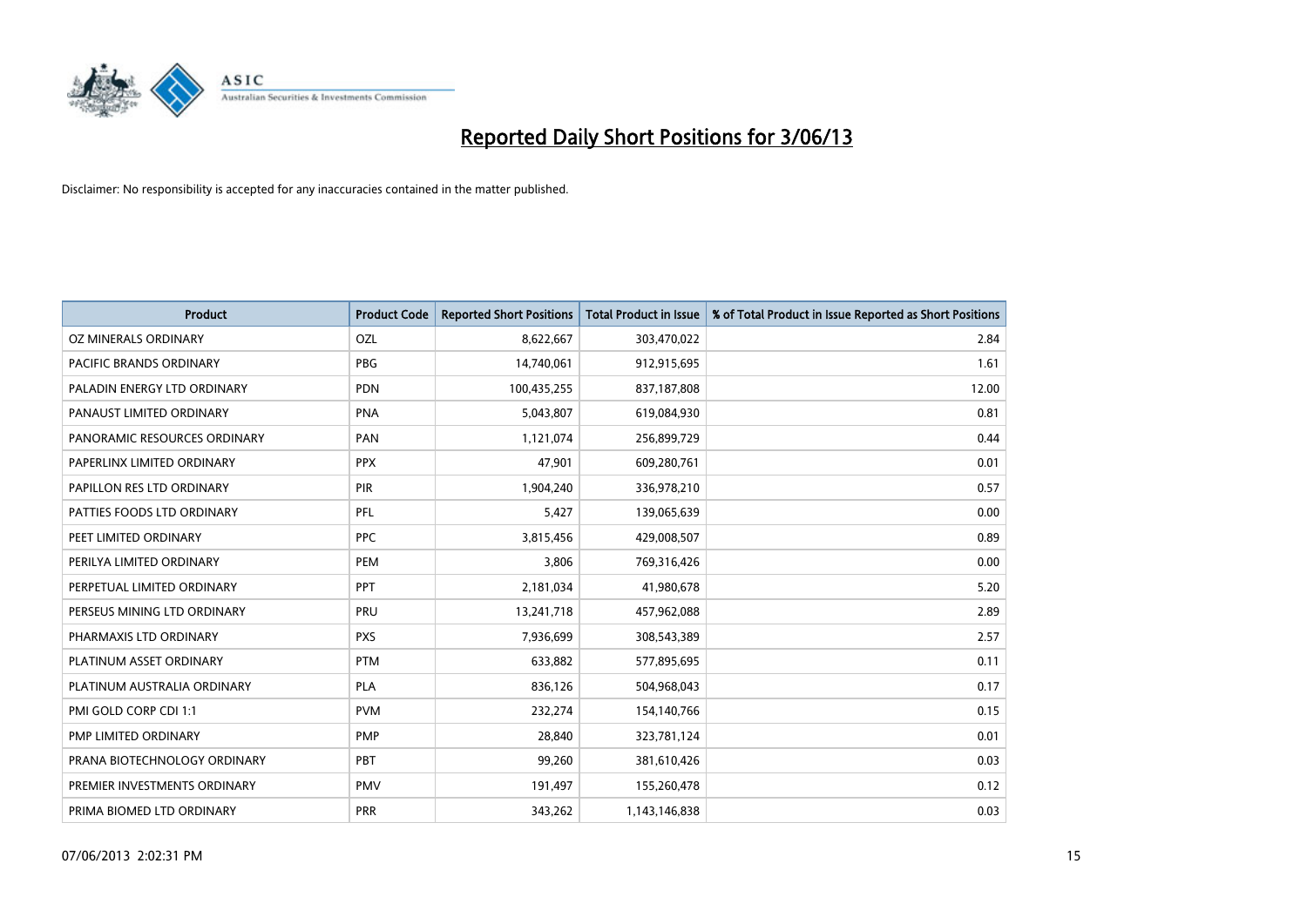

| <b>Product</b>                      | <b>Product Code</b> | <b>Reported Short Positions</b> | <b>Total Product in Issue</b> | % of Total Product in Issue Reported as Short Positions |
|-------------------------------------|---------------------|---------------------------------|-------------------------------|---------------------------------------------------------|
| PRIMARY HEALTH CARE ORDINARY        | <b>PRY</b>          | 18,480,766                      | 503,921,941                   | 3.67                                                    |
| PRIME MEDIA GRP LTD ORDINARY        | <b>PRT</b>          | 10,393                          | 366,330,303                   | 0.00                                                    |
| PRIMEAG AUSTRALIA ORDINARY          | PAG                 | 6,929                           | 266,394,444                   | 0.00                                                    |
| PROGRAMMED ORDINARY                 | <b>PRG</b>          | 205,805                         | 118,179,696                   | 0.17                                                    |
| PURA VIDA ENERGY NL ORDINARY        | <b>PVD</b>          | 43,000                          | 76,303,514                    | 0.06                                                    |
| <b>QANTAS AIRWAYS ORDINARY</b>      | QAN                 | 25,594,283                      | 2,241,745,788                 | 1.14                                                    |
| <b>OBE INSURANCE GROUP ORDINARY</b> | <b>OBE</b>          | 37,639,880                      | 1,200,007,416                 | 3.14                                                    |
| ORXPHARMA LTD ORDINARY              | <b>QRX</b>          | 800,251                         | 144,648,106                   | 0.55                                                    |
| <b>OUBE HOLDINGS LTD ORDINARY</b>   | QUB                 | 11,917,719                      | 928,965,547                   | 1.28                                                    |
| RAMELIUS RESOURCES ORDINARY         | <b>RMS</b>          | 7,443,995                       | 337,686,949                   | 2.20                                                    |
| RAMSAY HEALTH CARE ORDINARY         | <b>RHC</b>          | 1,666,484                       | 202,081,252                   | 0.82                                                    |
| RANGE RESOURCES LTD ORDINARY        | <b>RRS</b>          | 44,458                          | 2,853,862,345                 | 0.00                                                    |
| <b>RCR TOMLINSON ORDINARY</b>       | <b>RCR</b>          | 1,399,966                       | 132,431,265                   | 1.06                                                    |
| <b>REA GROUP ORDINARY</b>           | <b>REA</b>          | 72,130                          | 131,714,699                   | 0.05                                                    |
| <b>RECKON LIMITED ORDINARY</b>      | <b>RKN</b>          | 451,000                         | 129,488,015                   | 0.35                                                    |
| <b>RED 5 LIMITED ORDINARY</b>       | <b>RED</b>          | 846,824                         | 135,488,008                   | 0.63                                                    |
| <b>RED FORK ENERGY ORDINARY</b>     | <b>RFE</b>          | 4,773,649                       | 388,551,719                   | 1.23                                                    |
| REDBANK ENERGY LTD ORDINARY         | AEJ                 | 13                              | 786,287                       | 0.00                                                    |
| <b>REDFLEX HOLDINGS ORDINARY</b>    | <b>RDF</b>          | 13,855                          | 110,762,310                   | 0.01                                                    |
| REECE AUSTRALIA LTD. ORDINARY       | <b>REH</b>          | 476                             | 99,600,000                    | 0.00                                                    |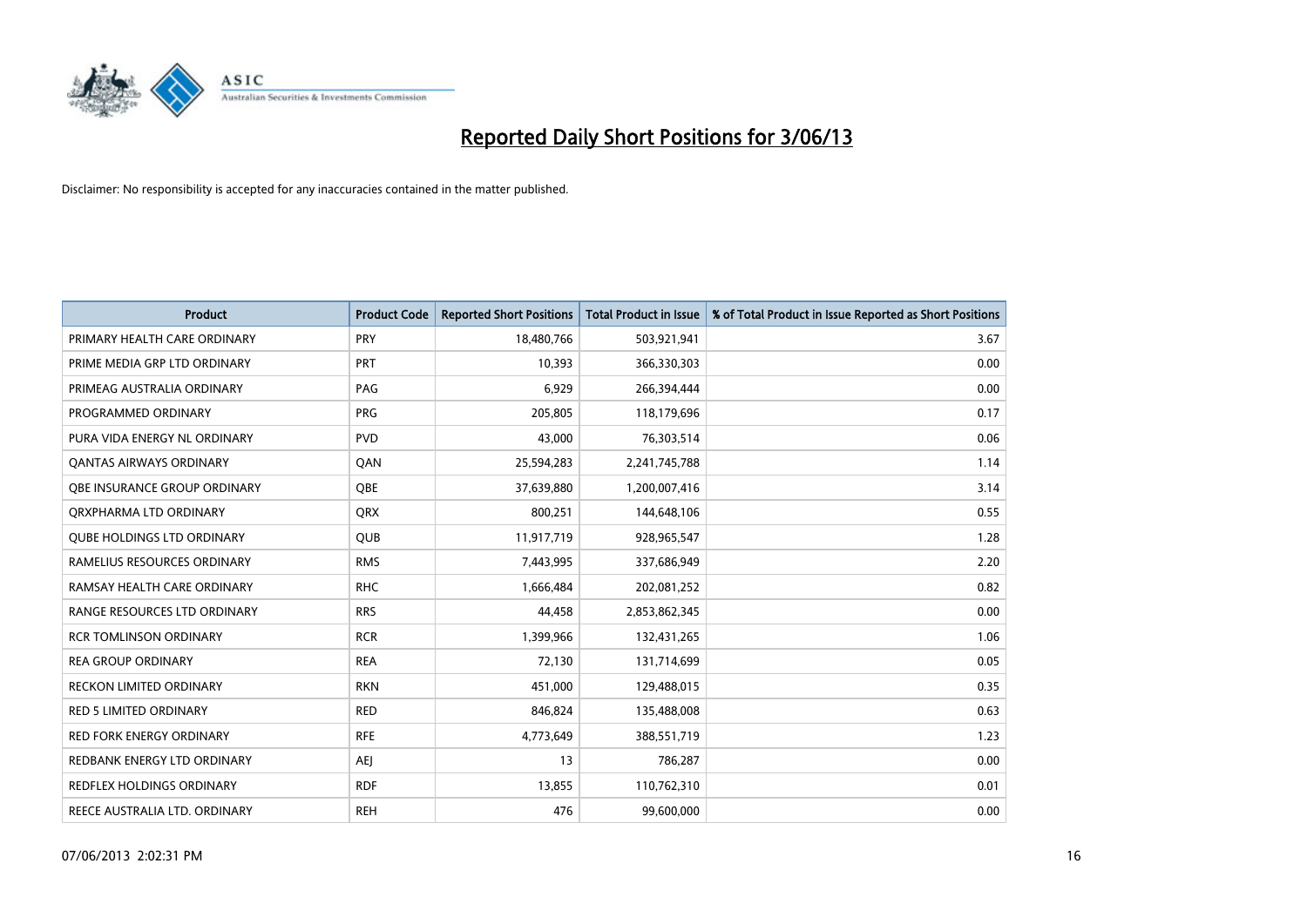

| <b>Product</b>                               | <b>Product Code</b> | <b>Reported Short Positions</b> | <b>Total Product in Issue</b> | % of Total Product in Issue Reported as Short Positions |
|----------------------------------------------|---------------------|---------------------------------|-------------------------------|---------------------------------------------------------|
| <b>REGIS RESOURCES ORDINARY</b>              | <b>RRL</b>          | 15,345,247                      | 475,624,137                   | 3.23                                                    |
| RESMED INC CDI 10:1                          | <b>RMD</b>          | 6,281,997                       | 1,556,242,300                 | 0.40                                                    |
| <b>RESOLUTE MINING ORDINARY</b>              | <b>RSG</b>          | 2,124,334                       | 643,094,224                   | 0.33                                                    |
| RESOURCE GENERATION ORDINARY                 | <b>RES</b>          | 170,072                         | 284,698,002                   | 0.06                                                    |
| <b>RETAIL FOOD GROUP ORDINARY</b>            | <b>RFG</b>          | 1,438,890                       | 130,277,856                   | 1.10                                                    |
| REX MINERALS LIMITED ORDINARY                | <b>RXM</b>          | 1,783,177                       | 188,907,284                   | 0.94                                                    |
| <b>RHG LIMITED ORDINARY</b>                  | <b>RHG</b>          | 11,187                          | 308,483,177                   | 0.00                                                    |
| <b>RIALTO ENERGY ORDINARY</b>                | <b>RIA</b>          | 41                              | 682,929,991                   | 0.00                                                    |
| RIDLEY CORPORATION ORDINARY                  | <b>RIC</b>          | 996,030                         | 307,817,071                   | 0.32                                                    |
| RIO TINTO LIMITED ORDINARY                   | <b>RIO</b>          | 6,183,120                       | 435,758,720                   | 1.42                                                    |
| ROC OIL COMPANY ORDINARY                     | <b>ROC</b>          | 1,558,979                       | 683,235,552                   | 0.23                                                    |
| RURALCO HOLDINGS ORDINARY                    | <b>RHL</b>          | 12,000                          | 55,019,284                    | 0.02                                                    |
| SAI GLOBAL LIMITED ORDINARY                  | SAI                 | 12,293,864                      | 209,440,120                   | 5.87                                                    |
| SALMAT LIMITED ORDINARY                      | <b>SLM</b>          | 103,022                         | 159,812,799                   | 0.06                                                    |
| SAMSON OIL & GAS LTD ORDINARY                | SSN                 | 603,400                         | 2,114,831,858                 | 0.03                                                    |
| SANDFIRE RESOURCES ORDINARY                  | <b>SFR</b>          | 4,674,326                       | 153,650,968                   | 3.04                                                    |
| SANTANA MINERALS LTD ORDINARY                | SMI                 | 488,715                         | 97,725,799                    | 0.50                                                    |
| SANTOS LTD ORDINARY                          | <b>STO</b>          | 3,217,437                       | 964,313,773                   | 0.33                                                    |
| SARACEN MINERAL ORDINARY                     | SAR                 | 15,484,650                      | 595,263,186                   | 2.60                                                    |
| <b>SCA PROPERTY GROUP STAPLED SECURITIES</b> | SCP                 | 32,321,658                      | 585,455,114                   | 5.52                                                    |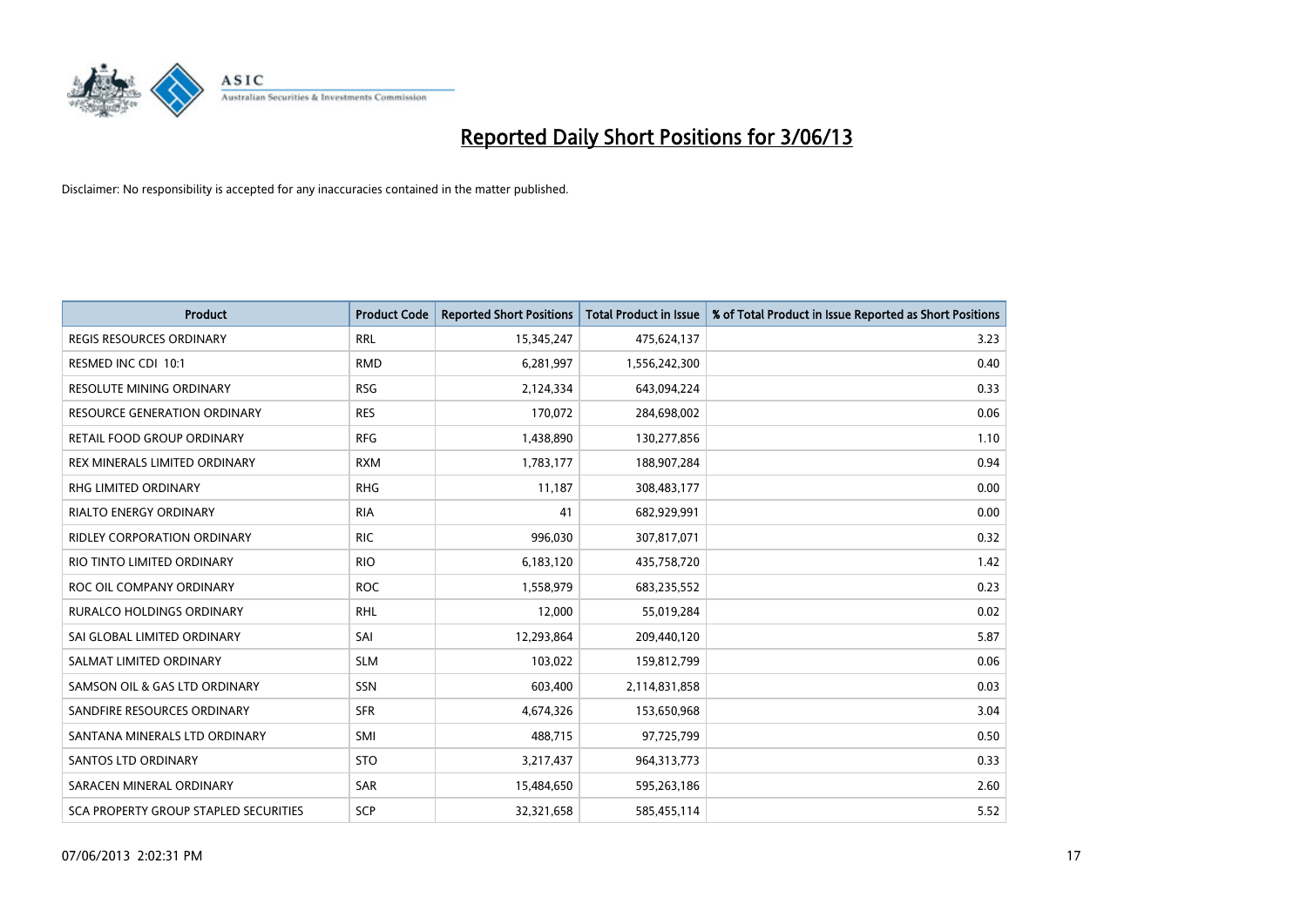

| <b>Product</b>                           | <b>Product Code</b> | <b>Reported Short Positions</b> | <b>Total Product in Issue</b> | % of Total Product in Issue Reported as Short Positions |
|------------------------------------------|---------------------|---------------------------------|-------------------------------|---------------------------------------------------------|
| SEDGMAN LIMITED ORDINARY                 | <b>SDM</b>          | 800,842                         | 220,368,310                   | 0.36                                                    |
| SEEK LIMITED ORDINARY                    | <b>SEK</b>          | 22,551,059                      | 337,833,019                   | 6.68                                                    |
| SELECT HARVESTS ORDINARY                 | <b>SHV</b>          | 125,132                         | 57,462,851                    | 0.22                                                    |
| SENEX ENERGY LIMITED ORDINARY            | <b>SXY</b>          | 16,541,825                      | 1,140,804,837                 | 1.45                                                    |
| SERVCORP LIMITED ORDINARY                | SRV                 | 1,161                           | 98,432,275                    | 0.00                                                    |
| SERVICE STREAM ORDINARY                  | SSM                 | 593,196                         | 283,418,867                   | 0.21                                                    |
| SEVEN GROUP HOLDINGS ORDINARY            | <b>SVW</b>          | 3,053,846                       | 308,160,281                   | 0.99                                                    |
| SEVEN WEST MEDIA LTD ORDINARY            | SWM                 | 8,962,664                       | 999,160,872                   | 0.90                                                    |
| SHINE CORPORATE ORDINARY                 | <b>SHI</b>          | 40,000                          | 155,000,000                   | 0.03                                                    |
| SIGMA PHARMACEUTICAL ORDINARY            | <b>SIP</b>          | 8,489,074                       | 1,142,079,824                 | 0.74                                                    |
| SILEX SYSTEMS ORDINARY                   | <b>SLX</b>          | 1,789,116                       | 170,249,150                   | 1.05                                                    |
| SILVER CHEF LIMITED ORDINARY             | SIV                 | 6,673                           | 28,762,745                    | 0.02                                                    |
| SILVER LAKE RESOURCE ORDINARY            | <b>SLR</b>          | 4,605,291                       | 379,048,750                   | 1.21                                                    |
| SIMS METAL MGMT LTD ORDINARY             | SGM                 | 7,998,718                       | 204,309,387                   | 3.92                                                    |
| SINGAPORE TELECOMM. CHESS DEPOSITARY INT | SGT                 | 798,726                         | 190,299,121                   | 0.42                                                    |
| SIRIUS RESOURCES NL ORDINARY             | <b>SIR</b>          | 1,851,023                       | 224,870,167                   | 0.82                                                    |
| SIRTEX MEDICAL ORDINARY                  | <b>SRX</b>          | 795,450                         | 55,768,136                    | 1.43                                                    |
| SKILLED GROUP LTD ORDINARY               | <b>SKE</b>          | 5,195,883                       | 233,533,526                   | 2.22                                                    |
| <b>SKY NETWORK ORDINARY</b>              | <b>SKT</b>          | 186,120                         | 389,139,785                   | 0.05                                                    |
| <b>SLATER &amp; GORDON ORDINARY</b>      | SGH                 | 4,536                           | 194,073,908                   | 0.00                                                    |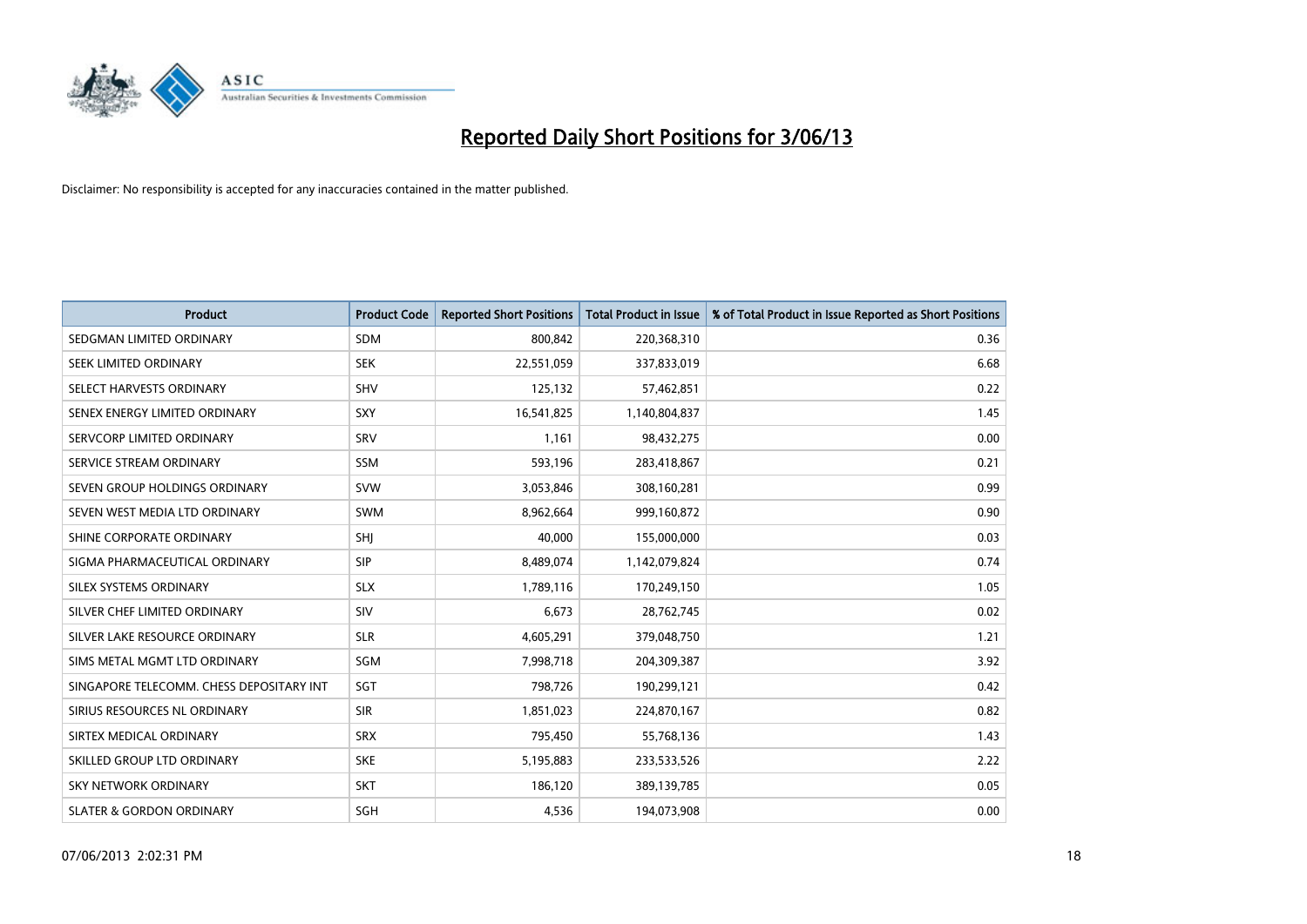

| <b>Product</b>                           | <b>Product Code</b> | <b>Reported Short Positions</b> | <b>Total Product in Issue</b> | % of Total Product in Issue Reported as Short Positions |
|------------------------------------------|---------------------|---------------------------------|-------------------------------|---------------------------------------------------------|
| SMS MANAGEMENT, ORDINARY                 | <b>SMX</b>          | 2,171,458                       | 69,378,477                    | 3.13                                                    |
| SONIC HEALTHCARE ORDINARY                | <b>SHL</b>          | 9,706,572                       | 396,785,181                   | 2.45                                                    |
| SOUL PATTINSON (W.H) ORDINARY            | <b>SOL</b>          | 14,273                          | 239,395,320                   | 0.01                                                    |
| SP AUSNET STAPLED SECURITIES             | <b>SPN</b>          | 18,503,873                      | 3,367,543,113                 | 0.55                                                    |
| SPARK INFRASTRUCTURE STAPLED NOTE & UNIT | SKI                 | 44,264,399                      | 1,326,734,264                 | 3.34                                                    |
| SPDR 200 FUND ETF UNITS                  | <b>STW</b>          | 92,636                          | 45,951,346                    | 0.20                                                    |
| SPECIALTY FASHION ORDINARY               | <b>SFH</b>          | 1,505,235                       | 192,236,121                   | 0.78                                                    |
| ST BARBARA LIMITED ORDINARY              | <b>SBM</b>          | 18,605,613                      | 488,074,077                   | 3.81                                                    |
| STARPHARMA HOLDINGS ORDINARY             | SPL                 | 13,408,917                      | 283,665,948                   | 4.73                                                    |
| STHN CROSS MEDIA ORDINARY                | <b>SXL</b>          | 7,017,379                       | 704,858,524                   | 1.00                                                    |
| STOCKLAND UNITS/ORD STAPLED              | SGP                 | 7,074,555                       | 2,305,750,747                 | 0.31                                                    |
| STRAITS RES LTD. ORDINARY                | <b>SRQ</b>          | 54,860                          | 1,164,150,159                 | 0.00                                                    |
| <b>STW COMMUNICATIONS ORDINARY</b>       | SGN                 | 418,027                         | 403,828,512                   | 0.10                                                    |
| <b>SUNCORP GROUP LTD ORDINARY</b>        | <b>SUN</b>          | 4,589,034                       | 1,286,600,980                 | 0.36                                                    |
| SUNDANCE ENERGY ORDINARY                 | <b>SEA</b>          | 3,622,088                       | 402,425,140                   | 0.90                                                    |
| SUNDANCE RESOURCES ORDINARY              | SDL                 | 46,267,747                      | 3,072,110,985                 | 1.51                                                    |
| SUNLAND GROUP LTD ORDINARY               | <b>SDG</b>          | 18,391                          | 189,417,674                   | 0.01                                                    |
| SUPER RET REP LTD ORDINARY               | <b>SUL</b>          | 613,916                         | 196,472,811                   | 0.31                                                    |
| SYD AIRPORT STAPLED US PROHIBIT.         | <b>SYD</b>          | 19,360,364                      | 1,861,210,782                 | 1.04                                                    |
| SYRAH RESOURCES ORDINARY                 | <b>SYR</b>          | 868,167                         | 147,767,623                   | 0.59                                                    |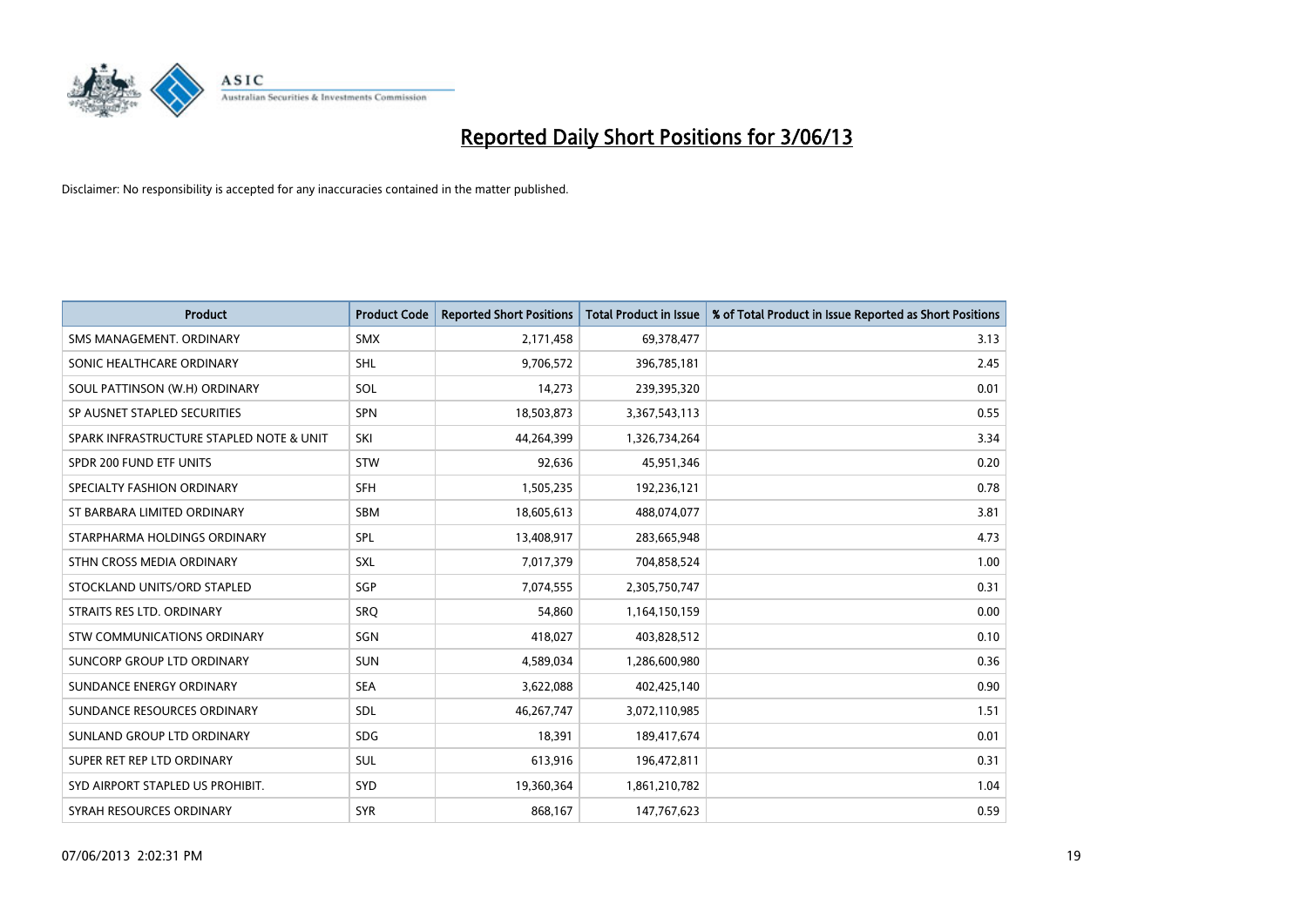

| <b>Product</b>                       | <b>Product Code</b> | <b>Reported Short Positions</b> | <b>Total Product in Issue</b> | % of Total Product in Issue Reported as Short Positions |
|--------------------------------------|---------------------|---------------------------------|-------------------------------|---------------------------------------------------------|
| <b>TABCORP HOLDINGS LTD ORDINARY</b> | <b>TAH</b>          | 17,205,311                      | 744,885,690                   | 2.31                                                    |
| TALON PETROLEUM LTD ORDINARY         | <b>TPD</b>          | 38,218                          | 102,135,433                   | 0.04                                                    |
| TANAMI GOLD NL ORDINARY              | <b>TAM</b>          | 545,068                         | 587,548,523                   | 0.09                                                    |
| TAP OIL LIMITED ORDINARY             | <b>TAP</b>          | 984,271                         | 241,608,606                   | 0.41                                                    |
| TASSAL GROUP LIMITED ORDINARY        | <b>TGR</b>          | 8,337                           | 146,304,404                   | 0.01                                                    |
| <b>TATTS GROUP LTD ORDINARY</b>      | <b>TTS</b>          | 12,108,359                      | 1,402,708,406                 | 0.86                                                    |
| <b>TELECOM CORPORATION ORDINARY</b>  | <b>TEL</b>          | 9,003,010                       | 1,817,088,869                 | 0.50                                                    |
| TELSTRA CORPORATION, ORDINARY        | <b>TLS</b>          | 12,930,590                      | 12,443,074,357                | 0.10                                                    |
| TEN NETWORK HOLDINGS ORDINARY        | <b>TEN</b>          | 95,265,841                      | 2,586,970,845                 | 3.68                                                    |
| TERANGA GOLD CORP CDI 1:1            | <b>TGZ</b>          | 33,092                          | 173,285,133                   | 0.02                                                    |
| THE REJECT SHOP ORDINARY             | <b>TRS</b>          | 1,640,056                       | 28,808,248                    | 5.69                                                    |
| THORN GROUP LIMITED ORDINARY         | <b>TGA</b>          | 71,922                          | 147,584,880                   | 0.05                                                    |
| <b>TIGER RESOURCES ORDINARY</b>      | <b>TGS</b>          | 3,311,036                       | 674,770,269                   | 0.49                                                    |
| TOLL HOLDINGS LTD ORDINARY           | <b>TOL</b>          | 25,526,213                      | 717,133,875                   | 3.56                                                    |
| TOX FREE SOLUTIONS ORDINARY          | <b>TOX</b>          | 925,515                         | 129,607,453                   | 0.71                                                    |
| TPG TELECOM LIMITED ORDINARY         | <b>TPM</b>          | 267,087                         | 793,808,141                   | 0.03                                                    |
| <b>TRADE ME GROUP ORDINARY</b>       | <b>TME</b>          | 431,395                         | 396,017,568                   | 0.11                                                    |
| TRANSFIELD SERVICES ORDINARY         | <b>TSE</b>          | 13,639,271                      | 512,457,716                   | 2.66                                                    |
| TRANSPACIFIC INDUST, ORDINARY        | <b>TPI</b>          | 3,768,455                       | 1,578,563,490                 | 0.24                                                    |
| TRANSURBAN GROUP TRIPLE STAPLED SEC. | <b>TCL</b>          | 5,157,553                       | 1,481,594,818                 | 0.35                                                    |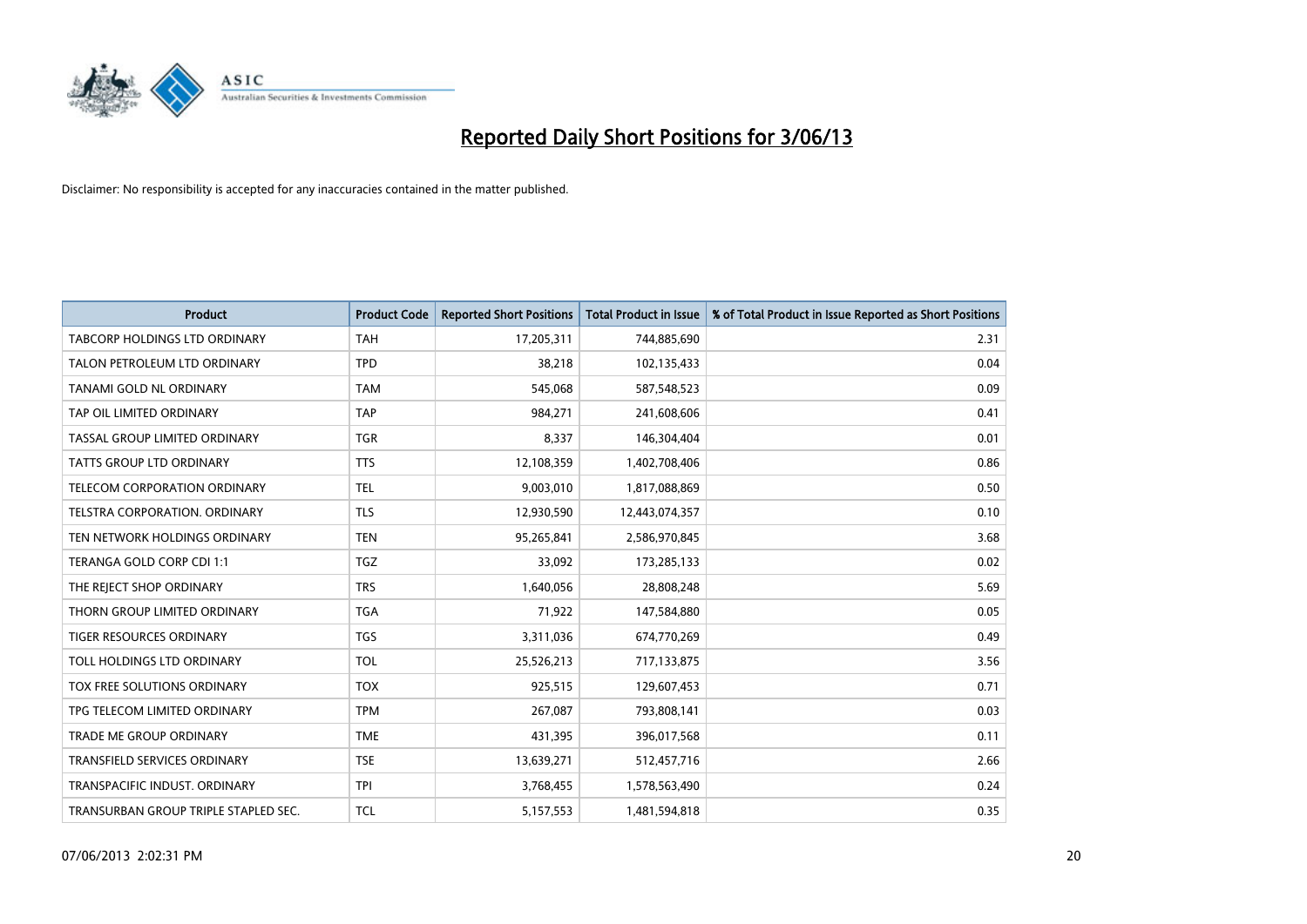

| <b>Product</b>                         | <b>Product Code</b> | <b>Reported Short Positions</b> | <b>Total Product in Issue</b> | % of Total Product in Issue Reported as Short Positions |
|----------------------------------------|---------------------|---------------------------------|-------------------------------|---------------------------------------------------------|
| TREASURY WINE ESTATE ORDINARY          | <b>TWE</b>          | 15,319,635                      | 647,227,144                   | 2.37                                                    |
| TROY RESOURCES LTD ORDINARY            | <b>TRY</b>          | 4,334,999                       | 91,318,649                    | 4.75                                                    |
| UGL LIMITED ORDINARY                   | UGL                 | 11,494,191                      | 166,511,240                   | 6.90                                                    |
| UXC LIMITED ORDINARY                   | <b>UXC</b>          | 384,286                         | 308,806,649                   | 0.12                                                    |
| <b>VIRGIN AUS HLDG LTD ORDINARY</b>    | <b>VAH</b>          | 56,619,912                      | 2,581,231,776                 | 2.19                                                    |
| VNGD AUS SHARES ETF UNITS              | VAS                 | 772                             | 6,133,376                     | 0.01                                                    |
| <b>VOCUS COMMS LTD ORDINARY</b>        | <b>VOC</b>          | 111,153                         | 78,201,158                    | 0.14                                                    |
| WATPAC LIMITED ORDINARY                | <b>WTP</b>          | 114,917                         | 184,332,526                   | 0.06                                                    |
| <b>WDS LIMITED ORDINARY</b>            | <b>WDS</b>          | 7                               | 144,740,614                   | 0.00                                                    |
| WEBJET LIMITED ORDINARY                | <b>WEB</b>          | 626,121                         | 79,397,959                    | 0.79                                                    |
| <b>WESFARMERS LIMITED ORDINARY</b>     | <b>WES</b>          | 25,540,471                      | 1,006,665,540                 | 2.54                                                    |
| WESFARMERS LIMITED PARTIALLY PROTECTED | <b>WESN</b>         | 51,338                          | 150,528,058                   | 0.03                                                    |
| WESTERN AREAS LTD ORDINARY             | <b>WSA</b>          | 16,155,525                      | 196,843,803                   | 8.21                                                    |
| WESTERN DESERT RES. ORDINARY           | <b>WDR</b>          | 2,133,352                       | 360,853,631                   | 0.59                                                    |
| WESTFIELD GROUP ORD/UNIT STAPLED SEC   | <b>WDC</b>          | 4,211,346                       | 2,194,138,450                 | 0.19                                                    |
| WESTFIELD RETAIL TST UNIT STAPLED      | <b>WRT</b>          | 11,683,096                      | 3,054,166,195                 | 0.38                                                    |
| WESTPAC BANKING CORP ORDINARY          | <b>WBC</b>          | 19,365,299                      | 3,103,729,084                 | 0.62                                                    |
| WHITE ENERGY COMPANY ORDINARY          | <b>WEC</b>          | 204,397                         | 322,974,494                   | 0.06                                                    |
| WHITEHAVEN COAL ORDINARY               | <b>WHC</b>          | 107,568,400                     | 1,025,635,023                 | 10.49                                                   |
| WHK GROUP LIMITED ORDINARY             | <b>WHG</b>          | 1,497,410                       | 265,200,652                   | 0.56                                                    |